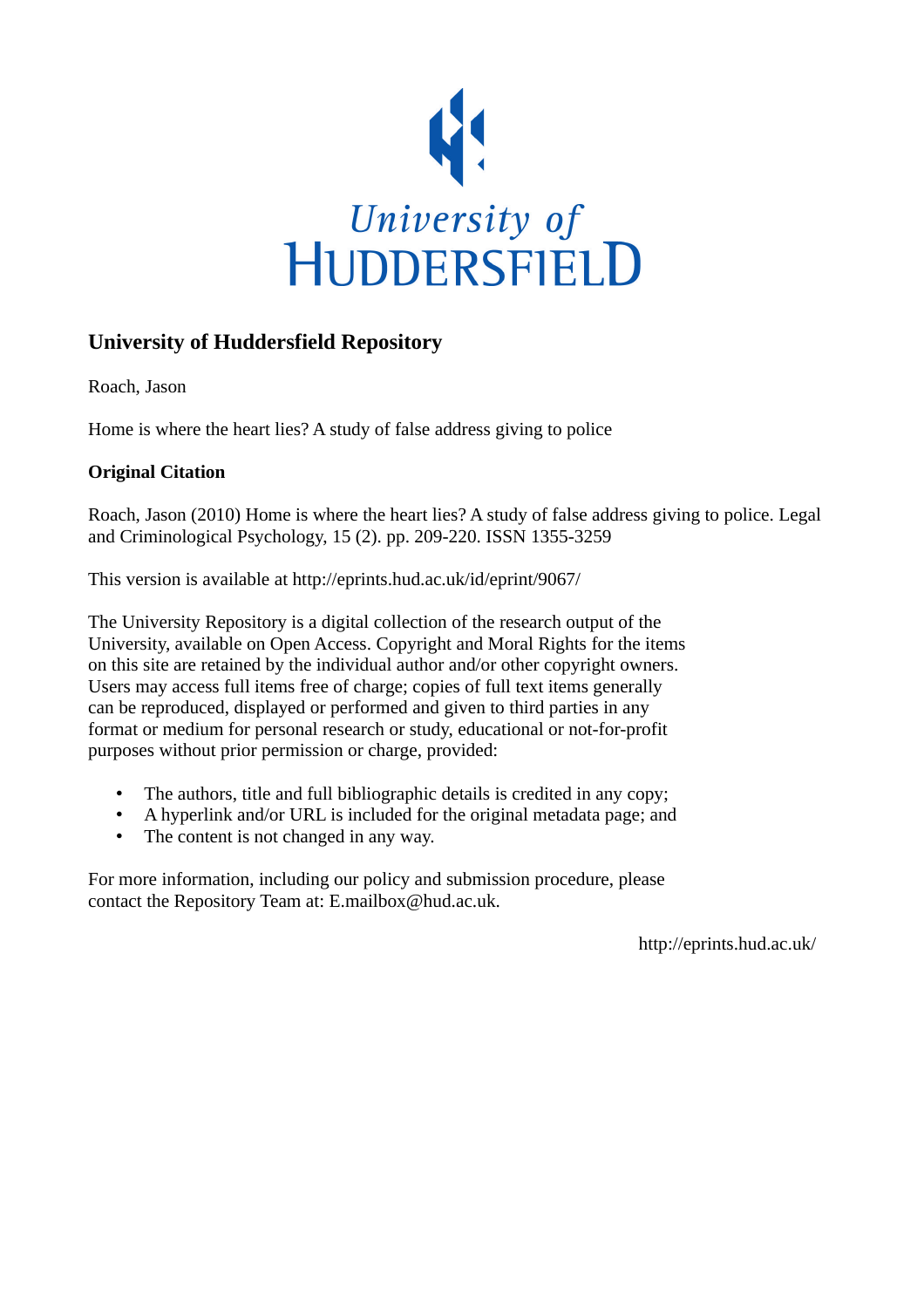#### **Home is where the heart lies? A study of false address giving to police**

*'A lie can travel halfway around the world while the truth is putting on its shoes'* (Mark Twain). $<sup>1</sup>$ </sup>

Lying has been described as an essential part of everyday human social interaction, with research finding deception to be 'a daily life event' perpetrated by all of us (DePaulo et al., 1996; Vrij, 2008). Although seemingly infinite, reasons for lying generally fall into either those driven by selfish personal ambition, or those of more altruistic orientation such as sparing the feelings of others. One has only to think of a recent social interaction in order to recall a deceit of some kind. For example, when you complimented the host on his or her cooking ability when really you wished you had taken the trouble to eat before you arrived (or brought indigestion tablets). An example of lying and deception however it might masquerade as kindness, politeness or 'the right thing to do'. Let's face it, the social world would certainly run less smoothly and would quite probably collapse without them (Vrij, 2008). Evolutionary psychologists suggest the human ability to deceive is 'hard-wired' (Bond and Robinson, 1988) representing an adaptive strategy for survival and reproductive advantage (Premack and Woodruff, 1978, Whiten and Byrne, 1997.). The reader should therefore take heart. We all tell lies. It is in our make-up.

The question of *why* people lie has received no little attention and exploration of the full gambit of reasons is better provided elsewhere (e.g. Ekman, 2001; DePaulo and Morris,

-

<sup>&</sup>lt;sup>1</sup> Found at http://www.twainquotes.com/Lies.html (accessed 12 May 2007) - This quote has been attributed to Mark Twain, but it has never been verified as originating with Twain. This quote may have originated with Charles Haddon Spurgeon (1834-92) who attributed it to an old proverb in a sermon delivered on Sunday morning, April 1, 1855. Spurgeon was a celebrated English fundamentalist Baptist preacher. His words were: "A lie will go round the world while truth is pulling its boots on."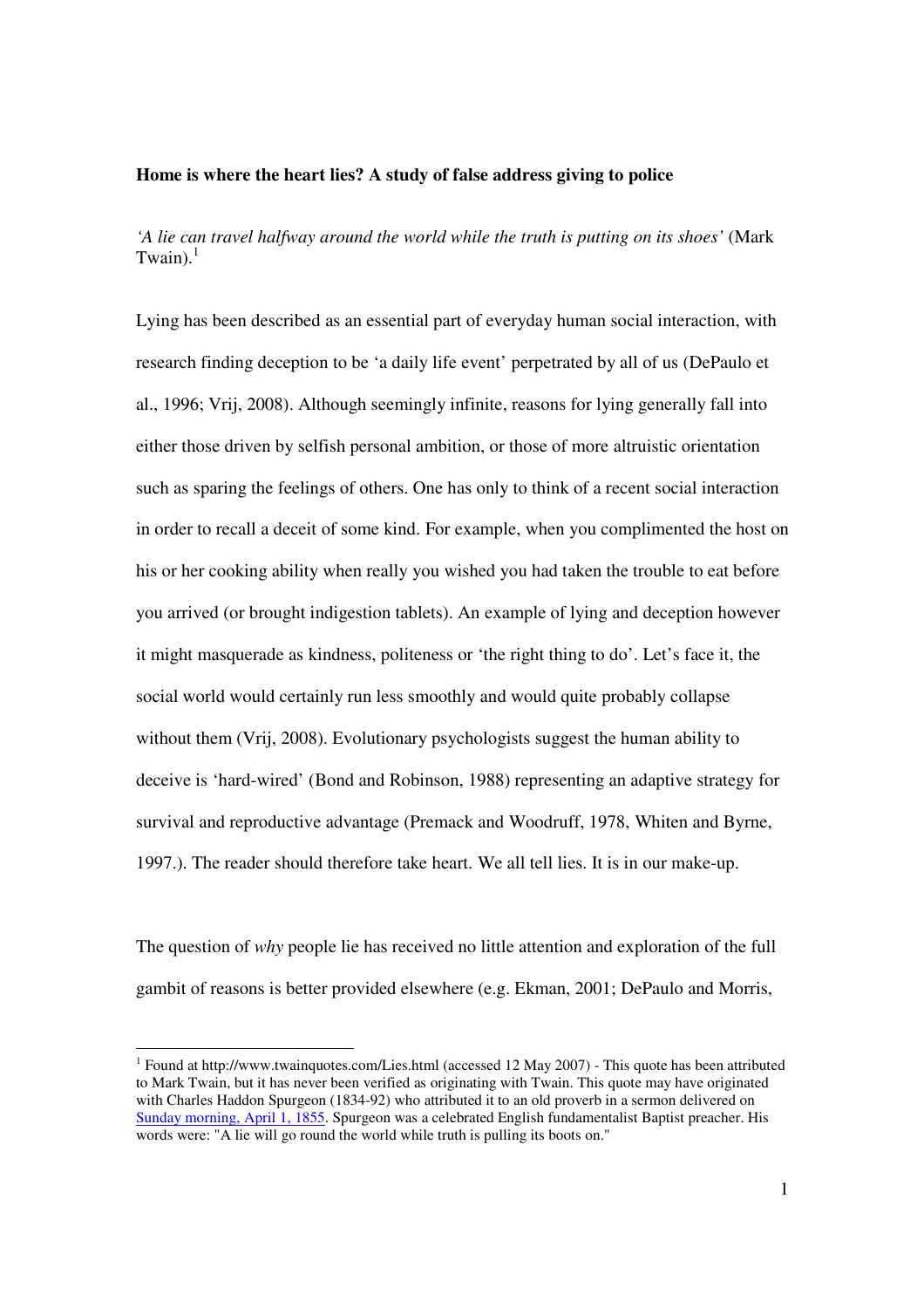2005; Vrij, 2008). This is of little direct importance here. Presumably, those who give false addresses to police lie to avoid some sanction or punishment, although to benefit another could also be reason. For example, to protect a partner, family member, friend or associate in some way (e.g. Mum couldn't bear the shame of police officers visiting the family home). The focus of this paper is not why but *how* some people cognitively generate false addresses when stopped by police. Although their reasons for lying may vary the purpose of the lie remains the same (i.e. to deceive police).

With regards the importance of detecting false detail givers per se, the findings of two studies covering the use of false and other people's identities estimate that identity crime costs the UK economy between £1.3 and £1.7 billion per annum (Cabinet Office July 2002, Home Office Identity Fraud Steering Group, 2006). Offenders use false personal details to commit what the UK Home Office refers to as, *identity crime.* The generic term comprise crimes of identity theft, creating a false identity and committing identity fraud.<sup>2</sup> Identity crime, in this instance, refers to the use of false or another's details often to facilitate financial crime such as credit card or benefit fraud. As such, it does not as readily refer to its use as facilitator of other serious crime such as terrorism, whereby false identity is a means by which criminals go undetected (e.g. Salaheddine Benyaich and Dhiren Barot, BBC  $2007$ <sup>3</sup>. Unsurprisingly, due to a narrowness of interpretation, research on false identity crime as a 'smoke-screen' for more serious criminality is scant by comparison to financial related crime, despite growing research evidence which

<sup>&</sup>lt;u>2</u><br>
<sup>2</sup> See for example http://www.identity-theft.org.uk/faqs.html for a fuller explanation (accessed July 2007) <sup>3</sup> Salaheddine Benyaich had obtained a false UK passport and was later convicted of a bombing in Morocco. Dhiren Barot had also obtained a false UK passport and was sentenced to life for conspiracy to murder – he admitted to planning a major UK terrorist attack.). BBC News, found at, http://news.bbc.co.uk/1/hi/uk\_politics/6470179.stm (accessed 16/07/07)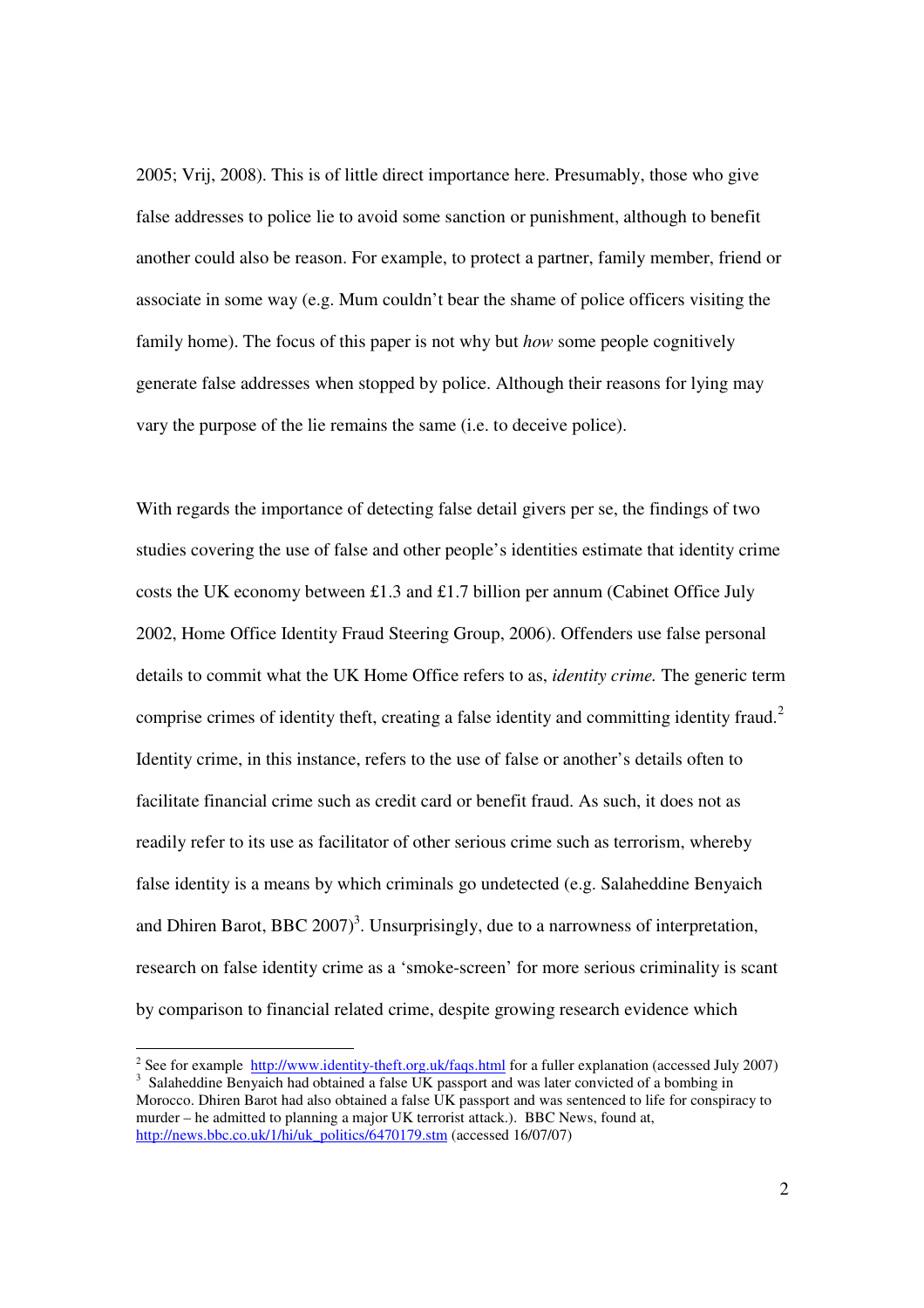suggests those who give false details to police often do so to conceal serious concurrent offending (Roach 2007a; 2007b). By definition, it is not known what percentage of individuals stopped give false details to police, but a need to prioritise serious crime<sup>4</sup> and a lack of available resources (e.g. time and personnel) are popular reasons mooted as to why false detail givers are often only half-heartedly pursued. In some instances they are not followed up at all (Roach, 2007b). It suffices to say here that there is a strong possibility that if increased effort is placed on tracing false detail givers (i.e. as a matter of routine) then more active serious offenders will be apprehended as a consequence. By giving false details, individuals 'self-select' for police scrutiny which is likely to uncover more serious criminality (Chenery et al.1999; Roach, 2007a, 2007b). This paper builds on this approach by focusing specifically on false address giving to police and the cognitive processes involved in the generation of a false address. Moreover, how knowledge of such cognitive processes can be used to identify and trace those who give a false address to police.

There are of course significant differences between assuming a known identity and giving false details. The assumption of a known identity entails a degree of forward planning. For example, that sufficient corroborative information is known (or is suitably fabricated) which can give the authentication necessary, for say a bogus passport application.<sup>5</sup> Giving false details when stopped by police is arguably often a much less sophisticated, more spontaneous process, whereby 'unprepared' individuals have a minute period of time in which to fabricate plausible false information. In such situations 'top-down'

 4 As recommended in the Policing Green Paper 2008 found at

http://files.homeoffice.gov.uk/police/policing\_green\_paper.pdf(accessed 12/11/2008)

<sup>&</sup>lt;sup>5</sup> For example, details of date and place of birth and knowledge of application procedures.,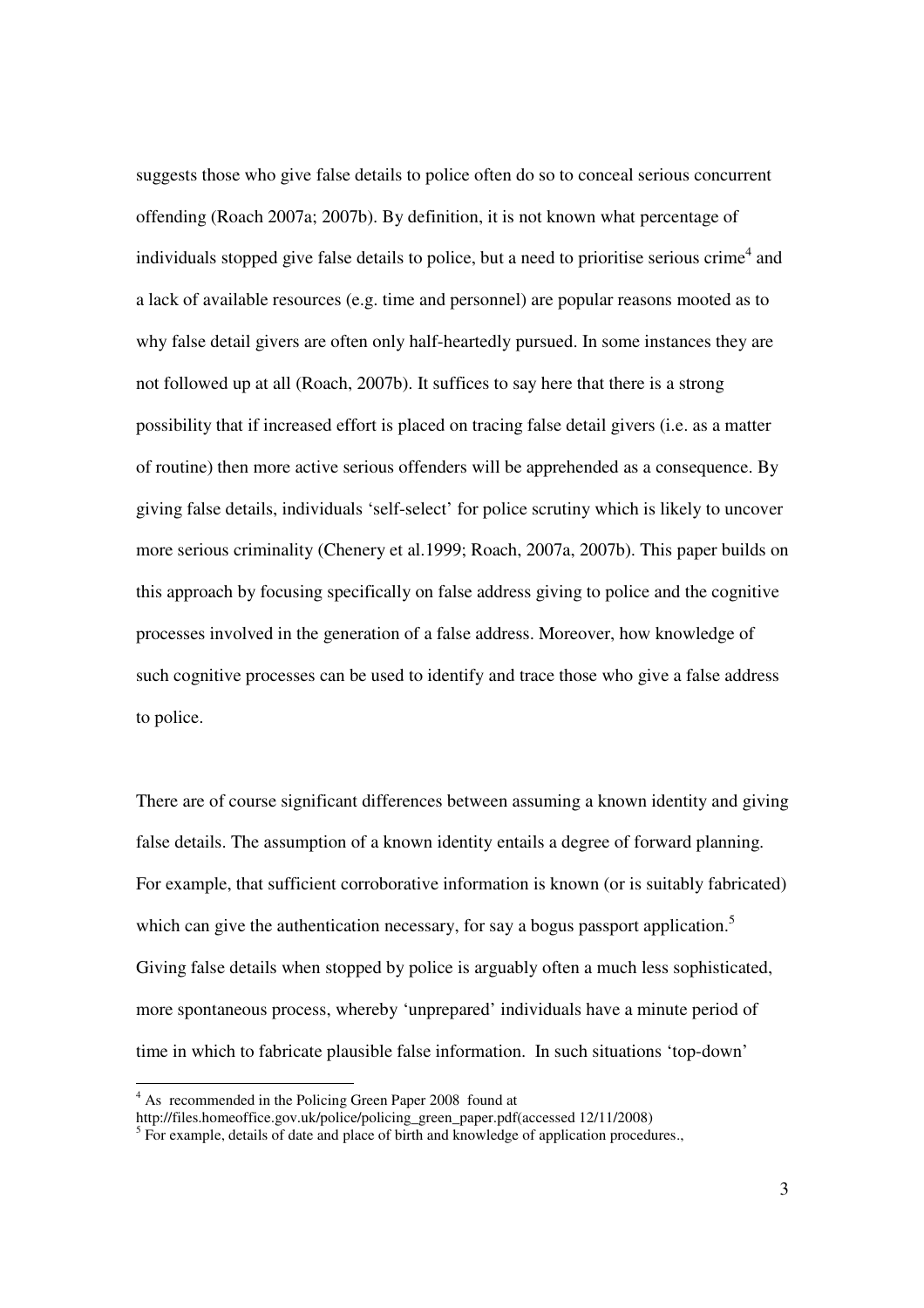cognitive processing (e.g. Eysenck and Keane, 1995) comes into play, where pre-existing knowledge schemas are relied on.

There exists a distinct possibility that 'seasoned' criminals are more likely to have a false address prepared in advance to cover 'occupational hazards' such as being stopped by police. Although the writer considers this an important area for future research, it is not a primary concern of the present paper as a more general exploration of false detail generation is first necessary before attempting offender/non-offender comparison.. The objective here, therefore, is the identification of cognitive processes associated with the spontaneous generation of a false address. Namely, when false details are given with the aim of deception, to what extent does the deceiver unwittingly give clues as to their true place of residence? Consequently, if clues are indeed unintentionally given, what and how much effort is required to decipher them and what is the likelihood of tracing the putative offender?

An overwhelming majority of the psychological research pertaining to lies and deceit in a forensic setting focuses on the search for tell-tale signs which give the deceiver away, particularly the *non-verbal*. Non-verbal communication, such as body language, has long been a preoccupation with psychologists (e.g. avoiding eye-contact, playing with hair) alongside tests of body function such as the polygraph test, seen as involuntary indicators of the strain of deception (see Verschuere et al., 2004 or Vrij, 2008 for excellent reviews). Some have focused specifically on the ability of 'professional lie-catchers', including police officers and security service personnel to detect lies. Although a small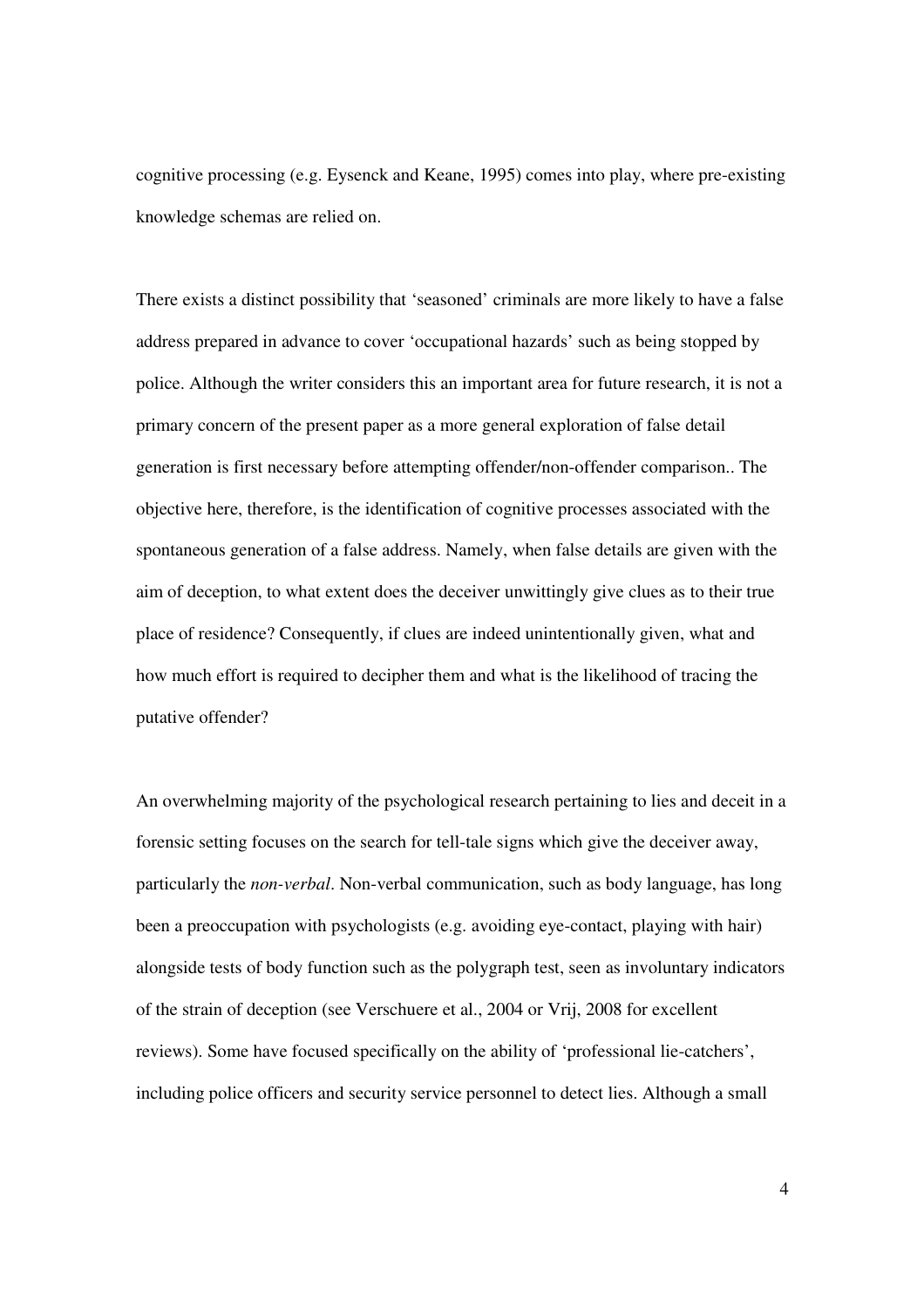enhanced ability has been found in comparison with student samples (e.g. Ekman & O'Sullivan, 1991; Porter, Woodworth and Birt, 2000; Hartwig, et al., 2004), the evidence suggests overwhelmingly that the majority of people are not very good at detecting deception. Accuracy levels have consistently been found to be between 45 and 60 per cent (Taylor and Hick, 2007; Vrij, 2008). Popular explanations offered for this relatively low accuracy include the existence of a time-lag between popularly held stereotypical cues for detecting liars (Taylor and Hick, 2007), such as 'gaze avoidance' (Vrij, 1995; Vrij and Mann, 2001). Moreover, what are often commonly believed to be non-verbal cues to deception might instead be considered to be outdated in the arms-race between those trying to deceive and those trying not to be (Taylor and Hick, 2007). Recent evidence suggests that an individual's mood (i.e. emotional state) also affects the accuracy of their ability to detect deception (Forgas and East, 2008).

Research has also focused on the identification of verbal characteristics of lying such as 'slow speech and frequent pausing' (e.g. see Vrij, 2008) with much specifically directed at police-suspect interview situations (e.g. Gudjonsson, 2007). A review of the literature identifies several verbal criteria which appear fruitful in discriminating between deceit and truth, particularly when a liar has to instantly invent an answer. Deceptive statements might for example be *short* and *factual* (possibly unconvincing), *negative (*e.g. 'I am not a criminal') and *impersonal* (i.e. do not refer to themselves explicitly because they have not experienced what they claim to have) (Vrij, 2008).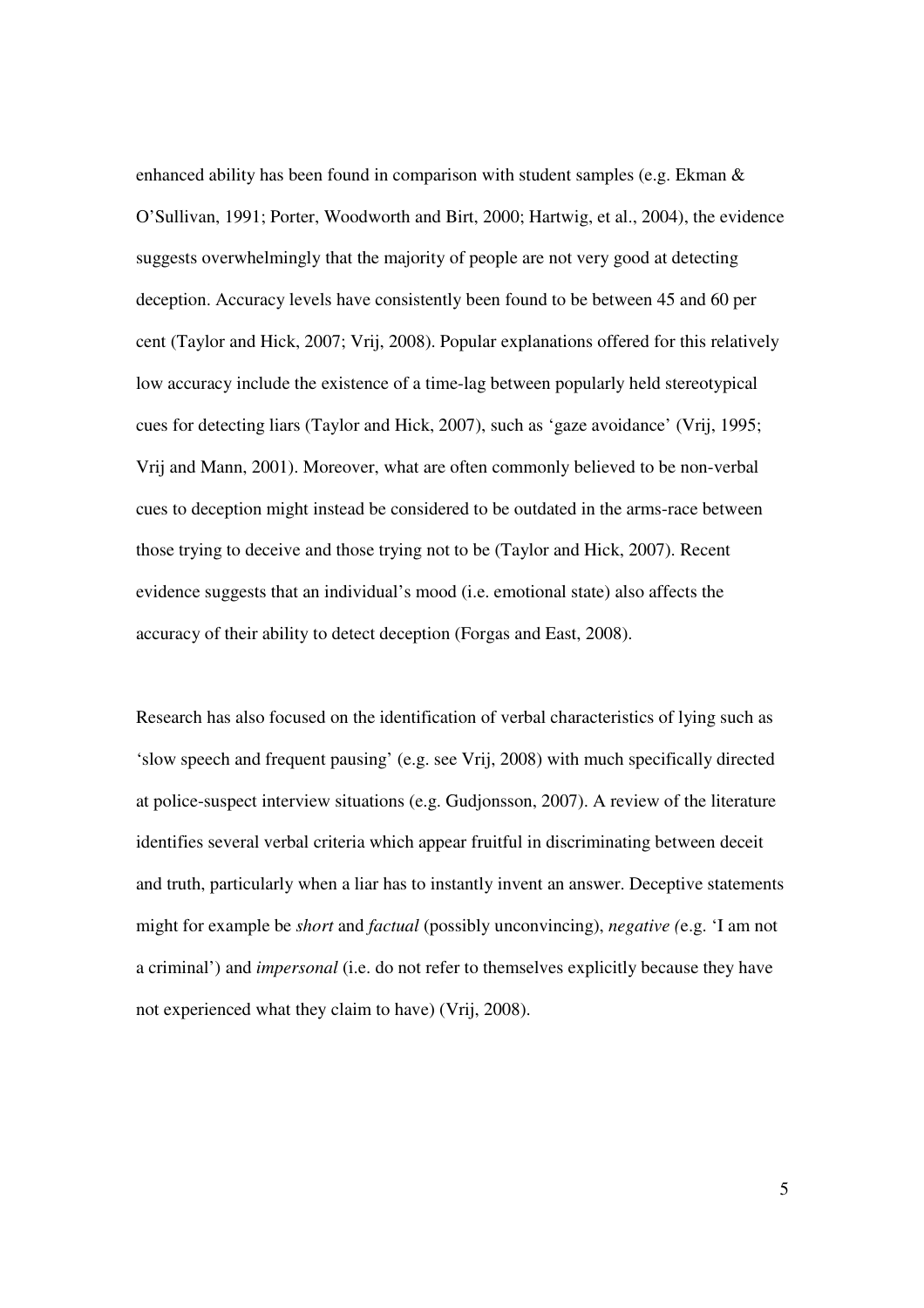Both verbal and non-verbal characteristics developed for unmasking liars lend themselves more readily to relatively time-rich police-suspect interview situations, than to identifying false detail givers on the street, often from only a few minutes interaction. They also offer little assistance to those later trying to trace false detail givers sometime after initial contact. The present paper, although irrefutably within the realm of lies and deceit in the forensic setting, is concerned with those who give a false address to police and not suspect-interviews as such. The aim here is not to discern how deception can be realised from non-verbal cues, or even from the manner in which things are verbalised. It is to explore whether *what* is said by the false detail giver can be used to identify the true place of residence being concealed.

What is needed is a way of a) discerning those who give false details to police from those who are truthful at the point of contact, and b) identifying the real residence of those later found to have given false personal details. So how can cognitive psychology help police better detect false detail givers?

A distinction is often made between processing which is stimulus driven (e.g. the processing by my eyes of letters on the computer screen) referred to as 'bottom-up' processing, and 'top-down' processing, which refers to processing affected by what the individual brings to a stimulus situation (e.g. my understanding of what those letters mean from the particular sequence they are in and a stored knowledge of the meanings of words). If one is to spontaneously fabricate a plausible false address then one needs an address schema (knowledge of how addresses are comprised, formatted etc). A complete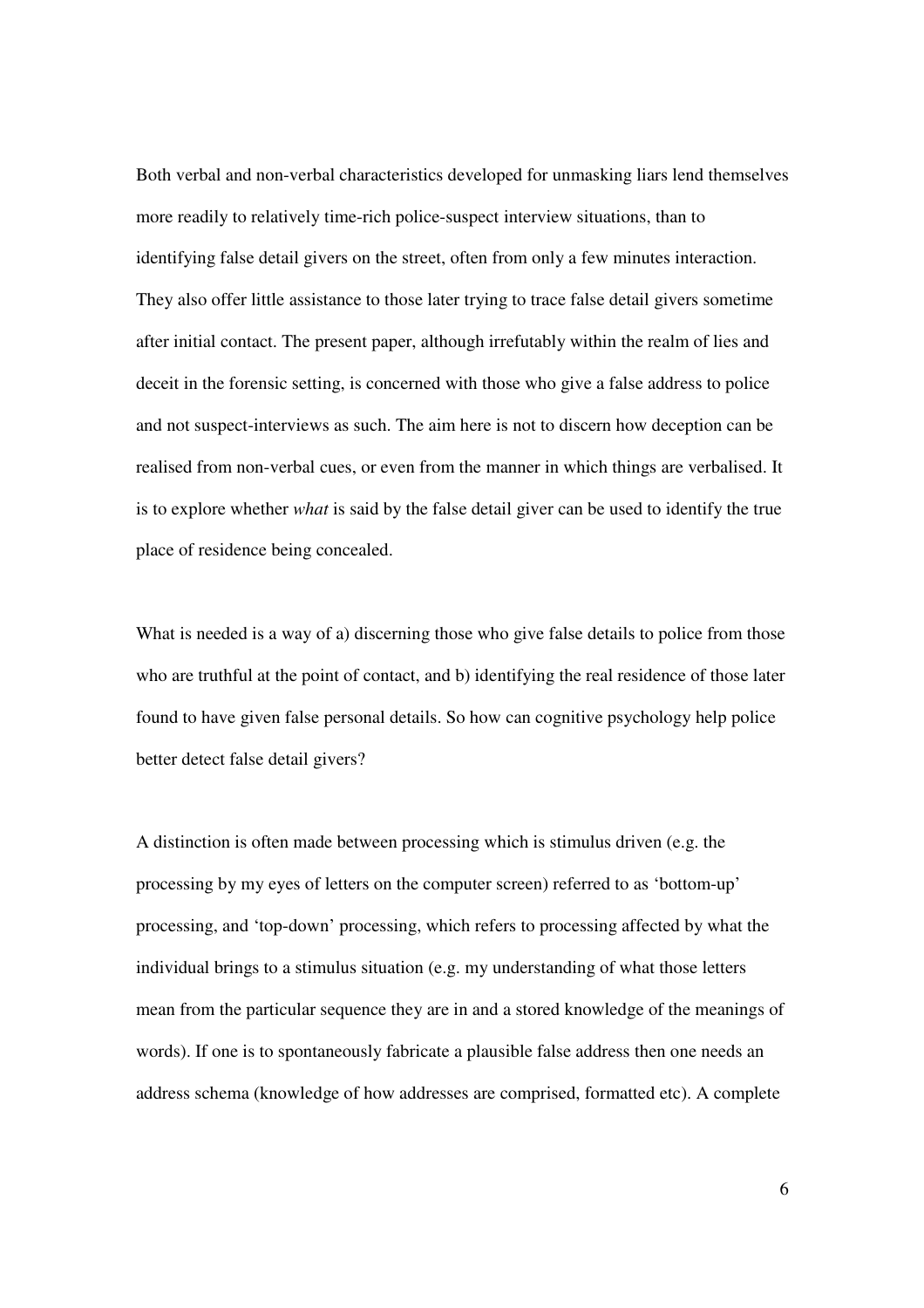UK address should include a *post code* which comprises of a strict sequence of numbers and letters (e.g. EN8 9PT). This first denotes a wider postal district (e.g. EN8 identifies Waltham Cross, Hertfordshire) and second a street/road (e.g. 9QP identifies Green Lanes). To fabricate a full UK address necessitates, therefore, prior stored knowledge and demonstrates the necessity of top-down processing as guessing the format of a UK address and postcode perfectly, without prior experience, would be a formidable challenge.

Cognitive neurobiological research on human deception (e.g. Spence, 2004) indicates that 'executive cognitive processes' (such as memory and intuition) are heavily involved in the production of lies and deceit which makes them 'effortful' (Gambos, 2006). Studies have continually shown that humans tend to be 'cognitive misers' (Fiske and Taylor, 2008) often relying on heuristics rather than carrying out extensive cognitive computations (e.g. Khaneman and Tversky 1972, 1973; Rossmo, 2009).

Studies focussed on assessment criteria indicative of deception have reported that 'honest' participants give longer, more detailed and more 'candid' (i.e. honest admissions of potential mistakes) than their 'dishonest' counterparts (Colwell et al., 2007). All things considered, it appears highly plausible that when generating a false address most individuals rely on stored knowledge (i.e. memory). As such, they provide clues as to the real address being concealed.

#### **The present study**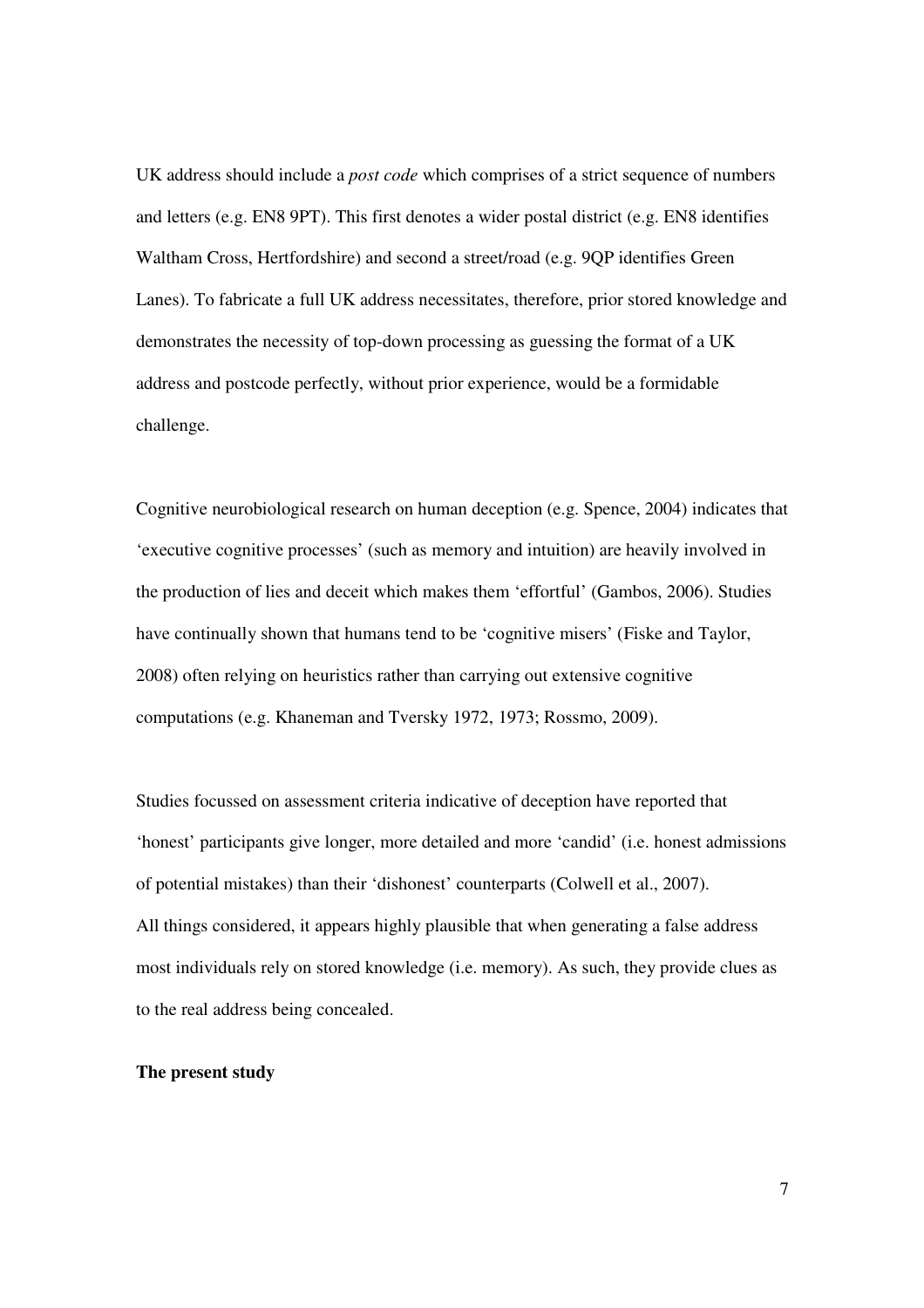To date, there has been no systematic study of the cognitive processes involved in false address generation. Although purely exploratory in nature, this paper seeks to identify the cognitive processing involved in generating a false address, exploring whether false givers generally default to top-down processing unwittingly given by the generation of a false address. We arrive at two hypotheses;

H1 - a significant percentage of people will find it difficult to fabricate an entire false address when put on the spot, and as a consequence;

H2 - a significant percentage will, to differing degrees, give false details via a topdown process, which will provide clues as to their place of residence.

If the hypotheses are supported then the identifying and tracing of putative offenders becomes a more realistic proposition for police and other agencies (e.g. Benefits Agency and Immigration Control).

#### **Method**

#### *Sample descriptors*

A total of 142 students at a university in the North of England, took part in the study. Most were studying psychology and criminology at undergraduate level but some were postgraduates. Females represented 75% (n=107) and males 25% (n=35) reflecting opportunity based sampling. The mean age was 22 years, with a range of 18-55 years and a standard deviation of 6.26 years.

#### *Procedure*

All participants took part in the study simultaneously. The study was of one of quasiexperimental, repeated measures design. Participants were not informed of the purpose of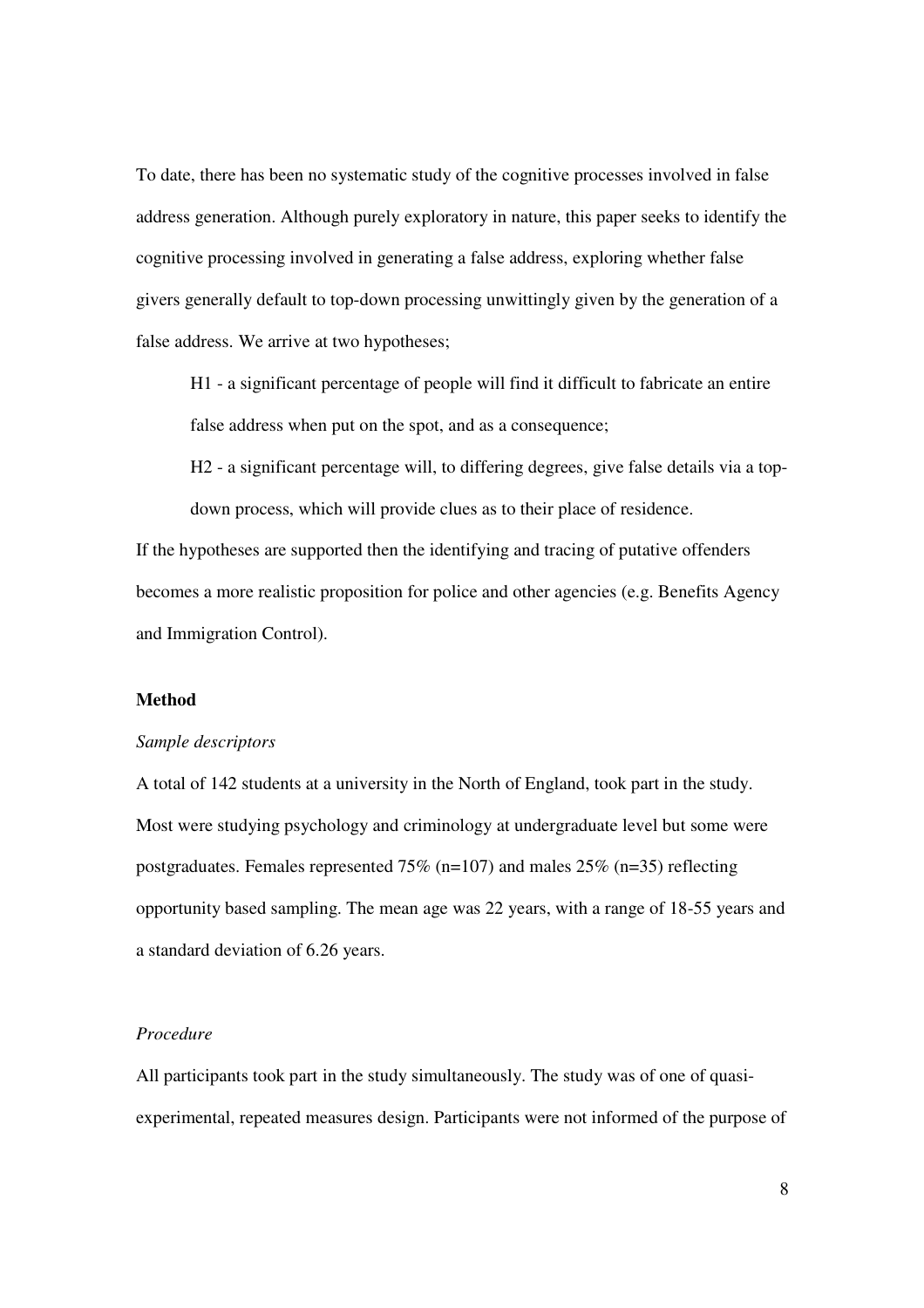the task in advance, simply that their participation would entail answering a few questions as part of ongoing research. The study was fully compliant with BPS guidelines and procedures.

Participants were asked some demographic questions first (e.g. gender, age) before, second, given the brief scenario;

*Please imagine that you have been stopped by a police officer and asked to give your personal details. For some reason you do not wish to give your correct address. Please take no more than 10 seconds to think up a false address (this must include; house number, street, road etc. town, county and postcode). Please write this in the space below.* 

Participants were next asked if they could identify the decision-making process which they believed had led them to construct their false address and to record this on the feedback sheet provided. Some examples were provided (e.g. former address, known other or random generation)

Last, participants were asked to write down their current home address (or the address which they considered home). <sup>6</sup> This afforded the writer scrutiny of an individual's false address, identified thought processes and real address. The purpose of which was to establish some level of authenticity of participant answers.

-

<sup>&</sup>lt;sup>6</sup> This was because as students many lived in halls of residence but would still consider their family house to be 'home'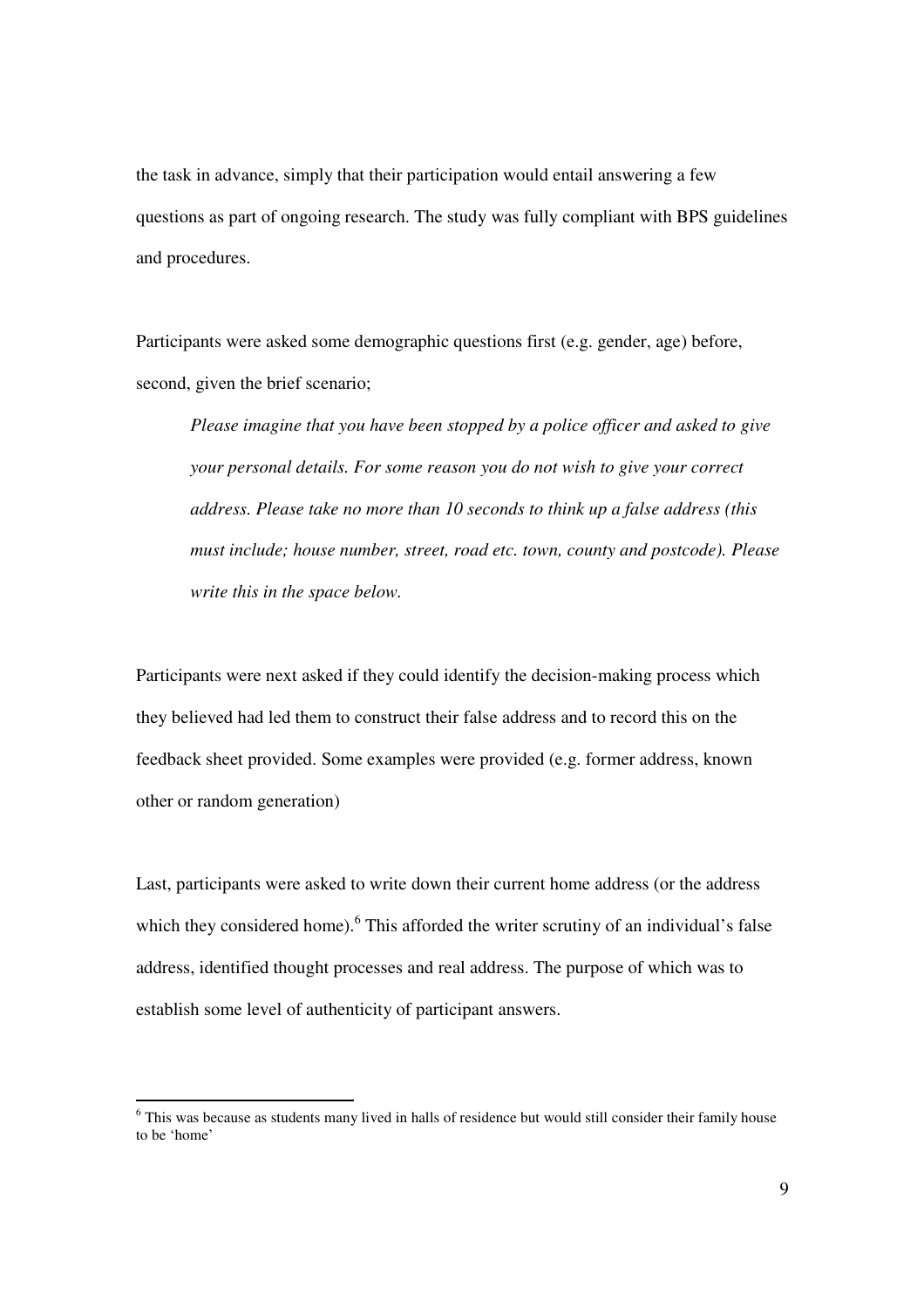### **Results**

H1 - a significant percentage of people will find it difficult to fabricate an entire false address when put on the spot (i.e. spontaneously).

### *Identifying thought processes*

Participants were asked to try and identify thought processes involved in the generation of their false address in order that common strategies might be identified. No gender or age bias was found. An overwhelming  $82\%$  (n=117) indicated they felt they could identify the thought processes which had led them to generate the specific false address, whereby, a content analysis was conducted to identify common thought processes identified. The categories presented were generated separately by the writer and then a second-rater and then discussed by both, A suitable level of inter-rater agreement was achieved, calculated by dividing the number of agreements by number of agreements plus number of disagreements, producing *an index of agreement* of 78% (e.g. see Robson, 1993). Subsequently, thought processes identified by participants were placed into four agreed categories; old addresses, address of known other, mixed thought processes and a random generation (N=142). A brief description of each is provided.

- Old address  $8\%$  (N= 11) of participants gave a former address as their false address indicating that under time pressure they had relied upon top-down processing and not random address generation.
- Address of known other  $21\%$  (N=29) of participants gave the address of a known other as the false address. Further analysis of 'known other' identified that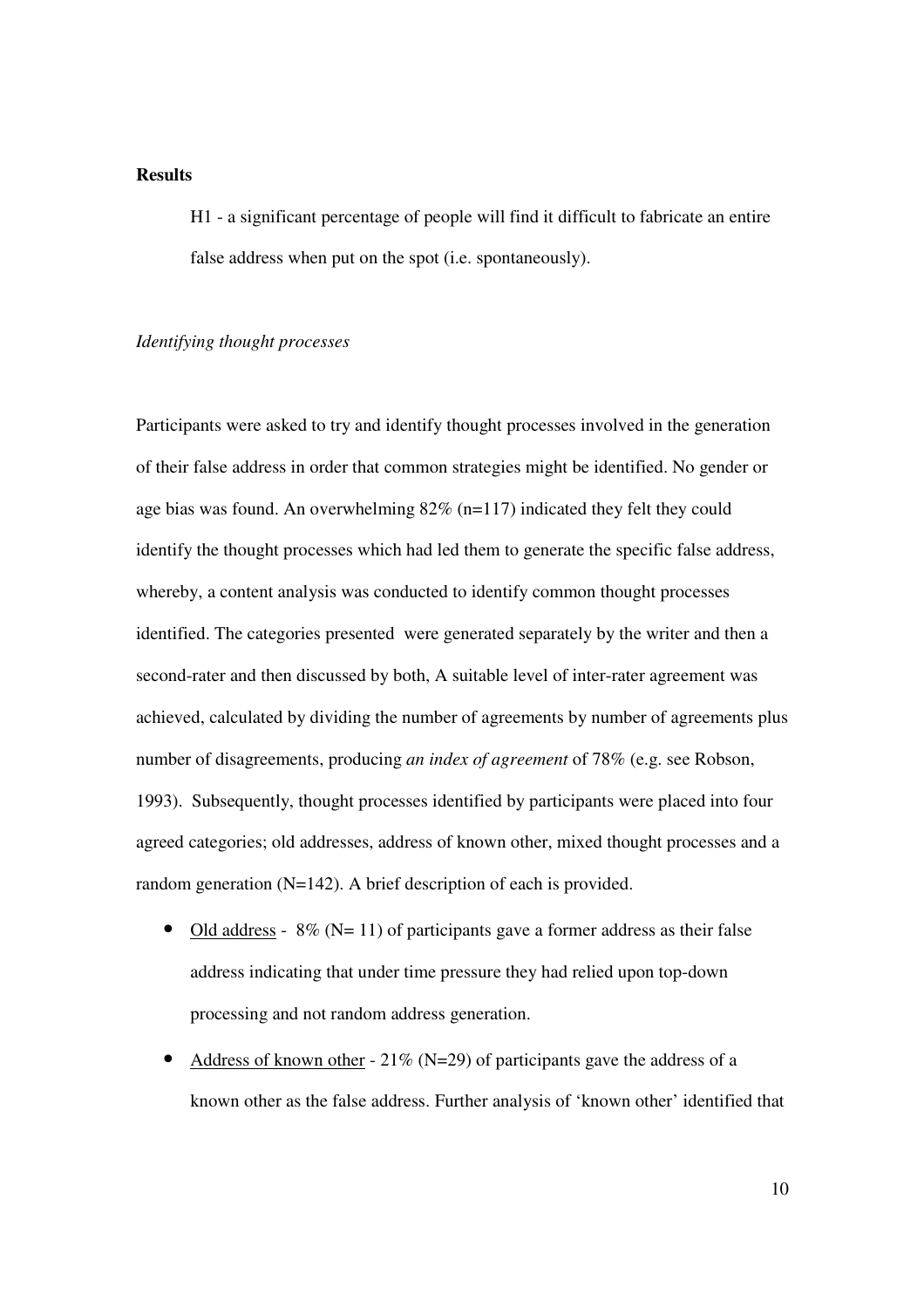a close friend or family member's address had been given 75% of the time. The remaining 25% comprised ex-partners and old work addresses (curiously 'someone I hate' received several votes)<sup>7</sup>. These findings support the premise that a significant number of participants were using top-down processing when trying to generate a false address (i.e. address information from memory).

- The same postcode, a similar postcode, same address different house number and a previous postcode – Participants in this category did not produce a 'full' old or address of known other as those in the previous two categories. However, 16% (N=23) of participants identified either the same postcode, a similar postcode, same address different house number and a previous postcode one of the above as a reason why they came up with the false postcode that they did.
- Mixed/various thought processes this category represented those who gave multi-layered explanations for arriving at the false address they did and constituted 35% (N=50) of thought processes identified. For example, some stated they chose the false door number because it was their favourite number and the street because it reminded them of a television character. Although, this may well have been the case, but it was just as likely that because they were asked to provide meaning for their action, they felt compelled to do so. As thought process identification was necessarily retrospective (i.e. after a false address had been generated) some may have succumbed to identifying meaning where it did not really exist; an effect of *hindsight bias* (e.g. see Khaneman, and Tversky, 1972, 1973; Rossmo, 2009*)*. This category, therefore, often reflected a reliance on prior

The *T* Probably not a good tactic for anonymity if the feeling is reciprocated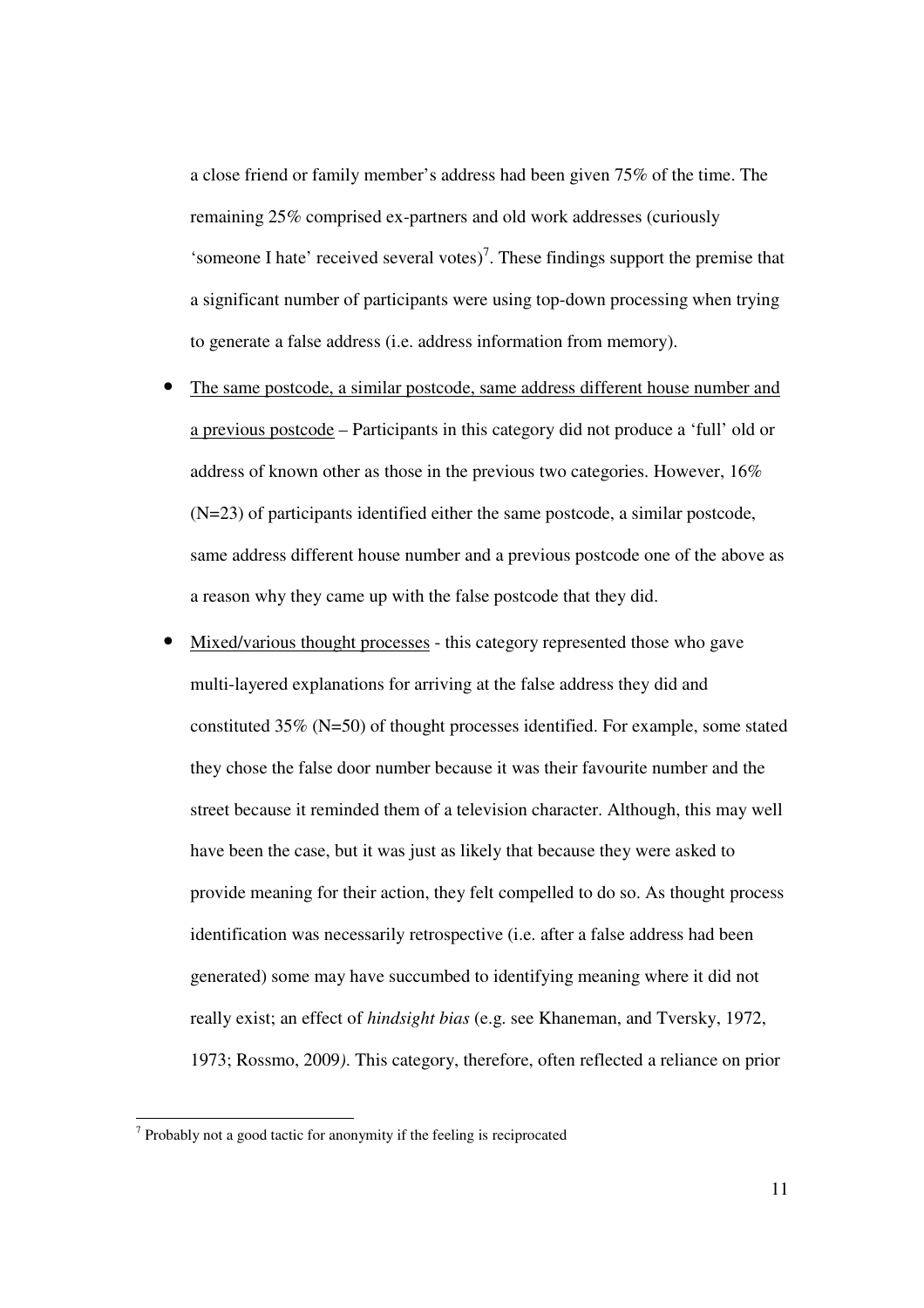knowledge only interpretable by the participant. It was not as obvious as a prior address or the address of known others. This category is more fully explored for 'psychological meaning' later in this section along with 'random' processing.

• Random - At face-value,  $20\%$  (N=29) of participants considered that their false address generation was a product of random processing, and so offered fewest clues as to the real address being concealed. Comparison of false addresses declared random by the participant with the corresponding real address provided did show some level of similarity. For example, in some cases, the false and real post codes began with the same letters (e.g. HD or LS). Again, this is more fully discussed in a later section.

Although random and mixed thought process categories together represented some 55% of thought processes identified, any early pessimism was subdued when false postcodes were analysed in their own right. This leads to our second hypothesis.

H2 - a significant percentage will, to differing degrees, give false details via a topdown process, which will provide clues as to their place of residence.

# *False post code analysis*

In total, 96% (n=136) of participants provided a false post code and 93% (n=132) gave a real one. As a result of the missing variables, there were only data for N=130 participants to analyse.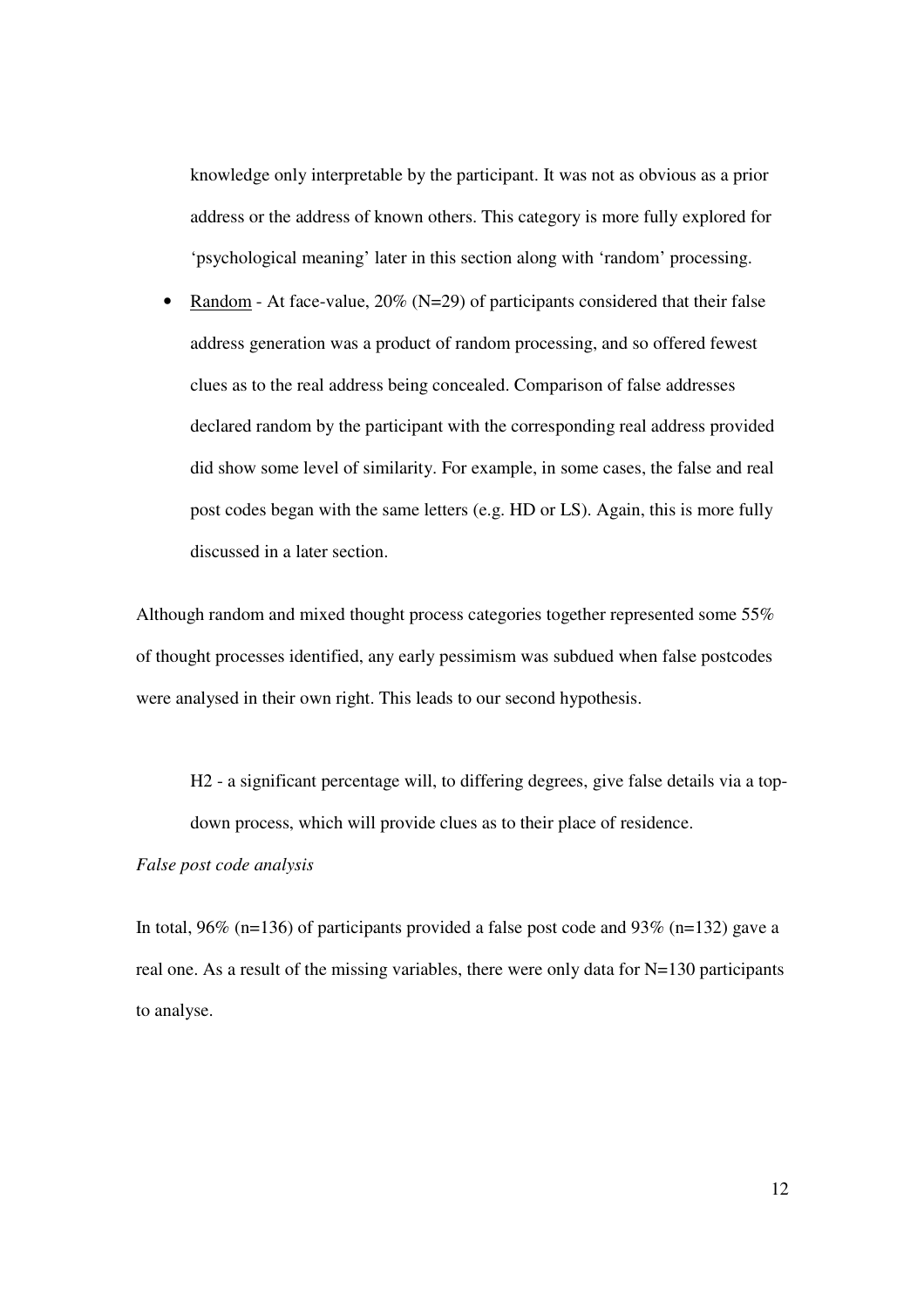A first level of postcode analysis focused on whether participants had generated false postcodes located in the same postal area as their real postcode. It was agreed with a fellow rater that if a participant's false and real postcodes began with the same pre-fix of letters (e.g. HD, NW, LS) this was to be considered the same postal area. The results are shown in Table 1 below.

#### *Insert Table 1 about here*

As can be seen, 58% of false postcodes generated by participants were of the same town with 2% exactly the same as their real postcodes. This suggests, at face-value at least, participants tended to rely on local knowledge. This is probably best explained by surmising, as prior research has shown, that employing existing, more readily available knowledge, is less effortful cognitively than going out on a limb with totally random generation(e.g. Khaneman and Tversky, 1972, 1973; Fiske and Taylor, 2008; Rossmo, 2009).

A second level of postcode analysis sought to establish whether participants generated false postcodes that actually existed. Put simply, whether they were modifying known postcodes or were gambling on random generation. A postcode was considered as 'existing' when it appeared in the UK Post Office list for 2007. Table 2 displays the percentage of participants who gave false postcodes that existed (i.e. were listed in the Post Office postcode list) and those that gave false postcodes that did not exist on the list. As can be seen, 68% of false post codes generated were found not to exist (whereby only 10% of real postcodes given did not).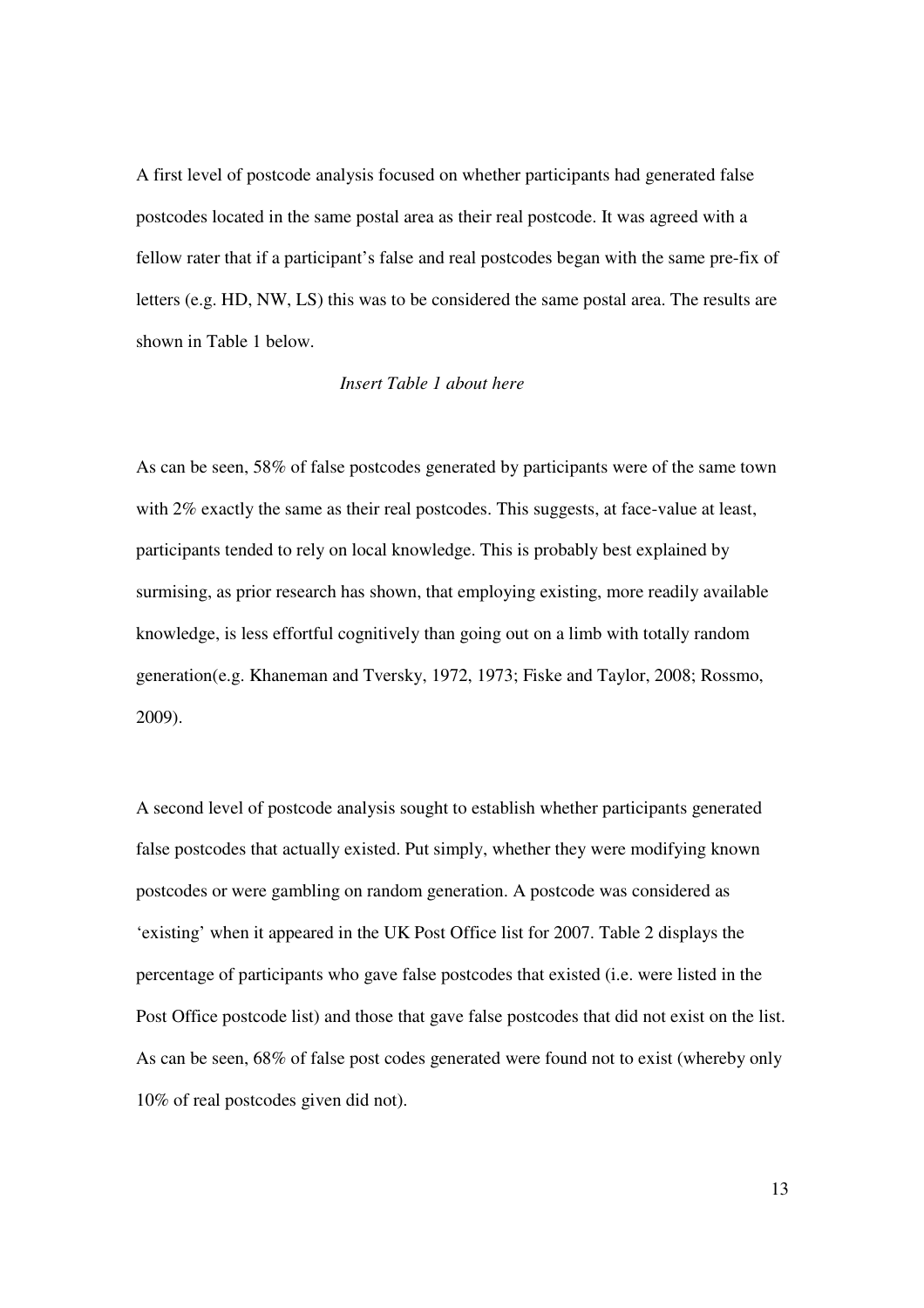### *Insert Table 2 about here*

A next level of analysis was focused on whether false existing postcodes (hereafter FEP i.e. listed on the Post Office list 2007) were the product of accurate random generation, pure luck, or based on existing post code knowledge (e.g. postcode from a previous address). A comparison of thought processes identified by the FEP group (N=46) with the 'non- FEP' remainder of the sample (i.e. thought processes identified by the sample less those able to generate an FEP). It was found that only  $11\%$  (N=5) of the FEP group stated they had randomly generated a false postcode, which was virtually half that of the remainder of the sample (21%, N=20) .Table 3 provides a comparison of the FEP participants and the thought processes they identified with the remainder of the cohort (participants).

#### *Insert Table 3 about here*

The categorisation process for false postcodes displayed in Table 3 mirrors that used previously for whole addresses. 'Same postcode' refers to those who gave the same false as real post codes, 'similar post code' is where the pre-fix of the false post code is the same as the real postcode (e.g. LS or HD), and 'Mixed' refers to a variety of thought processes identified (e.g. HD1 is the beginning of an old friends post code and 5LX is the end of an old post code). Random is self-explanatory.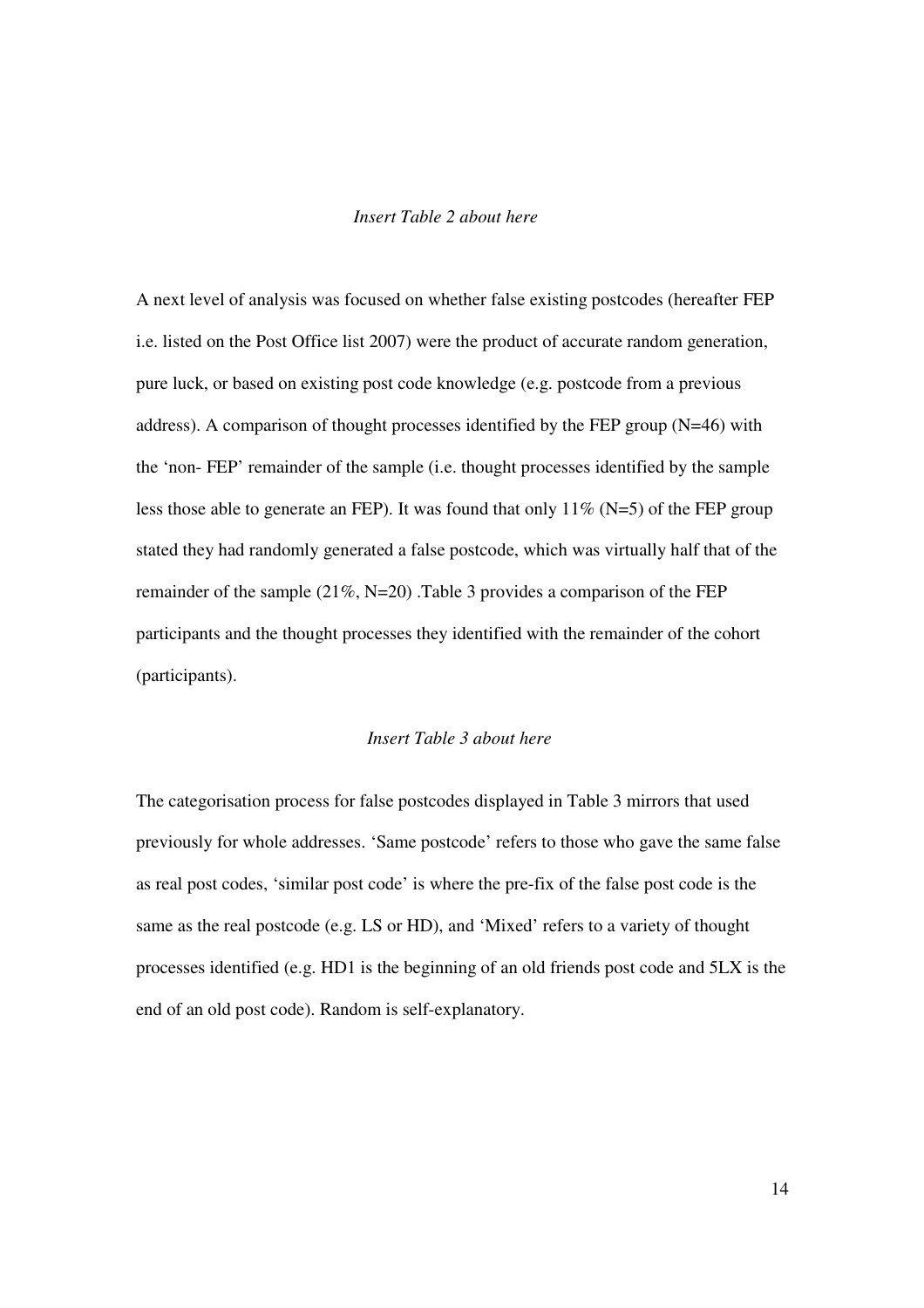As can be seen from Table 3, the FEP group used old addresses, those of known others, and similar postcodes more and mixed and random less than the remainder of the sample. The full implication of this finding shall be discussed later. It suffices here to say that those individuals who provided a false postcode which was found to be an existing one, tended to use postcodes already well known to them.

Lastly, calculations were carried out to discern the distance between an individual's false existing postcode (FEP) and their real postcode (REP). This was to explore geo-spatial knowledge being utilised in the generation of false addresses and post codes. This was only possible where both false and real existent postcodes were given (i.e. FEP-REP=distance between). In total, 44 participants gave false and real existing postcodes suitable for distance analysis. The median distance between false and real existing postcode was 3.6.km (range= 0-312.6km and standard deviation 77.12km). Where 27 participants gave an FEP from the same town (as their REP) the mean distance between them was half that at 1.8.km (range= 0-12.7km and standard deviation 2.9km).

Somewhat unsurprisingly, for the remaining 15 participants that gave an FEP for a different postal area, the mean distance between was found to be much greater at 55.6.km (range= 8.5-312.6km, standard deviation 106km). It was found, however, that these FEPs were based more on those of known others, than FEPs from the same town were  $(26\%$ and 16% respectively). This highlighted, that when a distant FEP was given it was more likely to be based on specific pre-existing knowledge, such as the postcode of a known other (e.g. a close friend), rather than on knowledge of the area itself.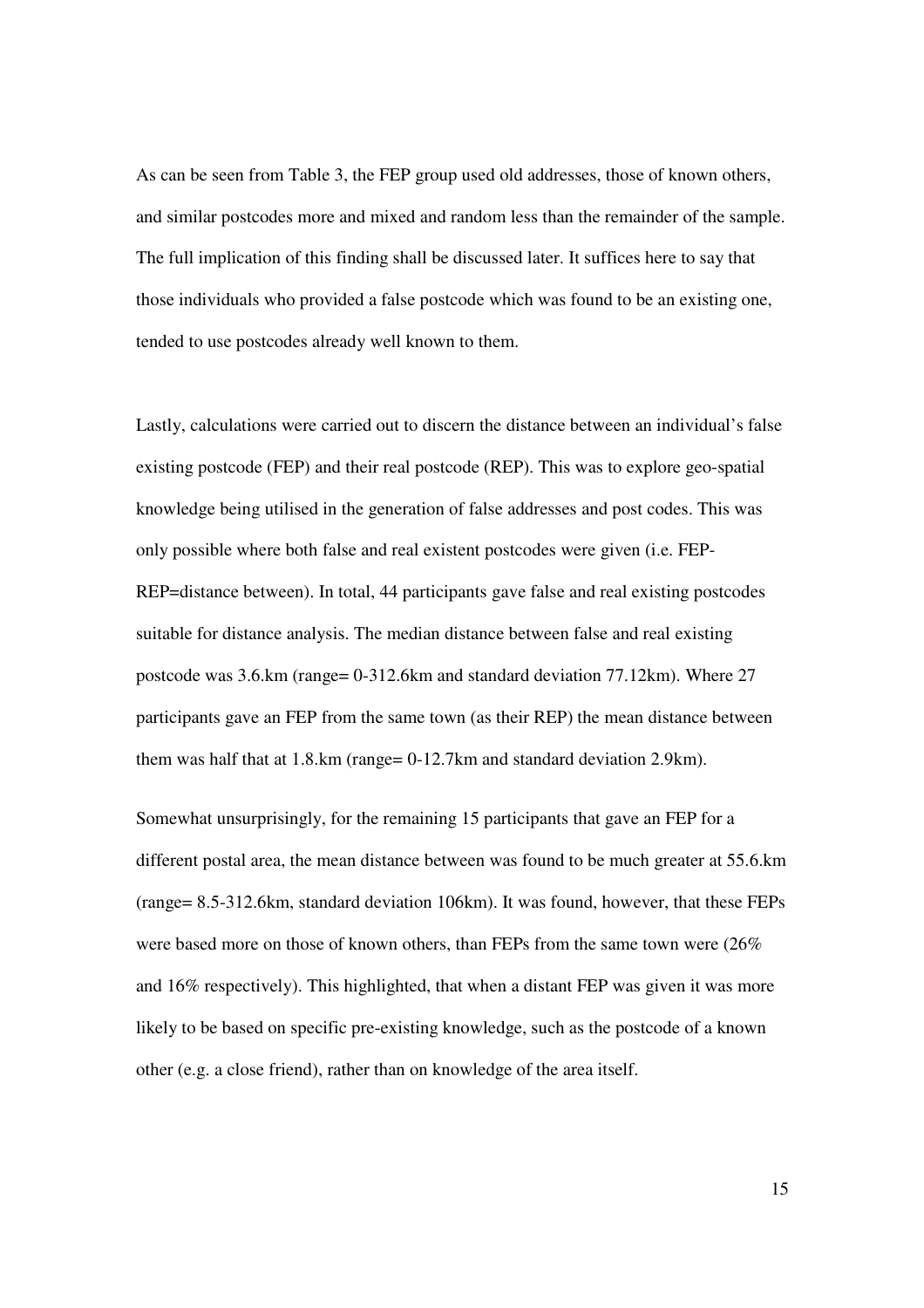#### **Discussion**

The present study indicates that when generating a false address people do tend to rely (albeit somewhat unwittingly) on pre-existing address knowledge usually pertaining to significant others and former residencies, rather than random generation. A vast majority of participants in the present study were able to generate what they thought to be a false address, but on reflection less than 20% stated that they thought this was totally random. 45% later stating that the false address generated reflected identifiable elements (i.e. based on real information pertinent to them). In other words, they provided clues as to the real address trying to be concealed. This supports our hypotheses about likely cognitive processing (i.e. a reliance on top-down) and has practical implications for identifying and tracing putative offenders.

The finding that people have difficulty in generating a false post code is perhaps of most practical significance. The findings from this study echo similar findings from cognitive psychology that people tend to defer to prior knowledge (e.g. heuristics) when faced with novel situations (e.g. Khaneman and Tversky, 1972, 1973; Rossmo, 2009).When asking suspects for personal details, officers would be advised to pay particular attention to the difficulty an individual might demonstrate in providing a postcode, as the cognitive processing involved in generating the necessary string of letters and numbers appears to fluster some people and they fail to produce a feasible false postcode. The finding that a significant percentage of participants rely on pre-existing post code knowledge to generate a false one, suggests strongly that post codes be made the principal focus of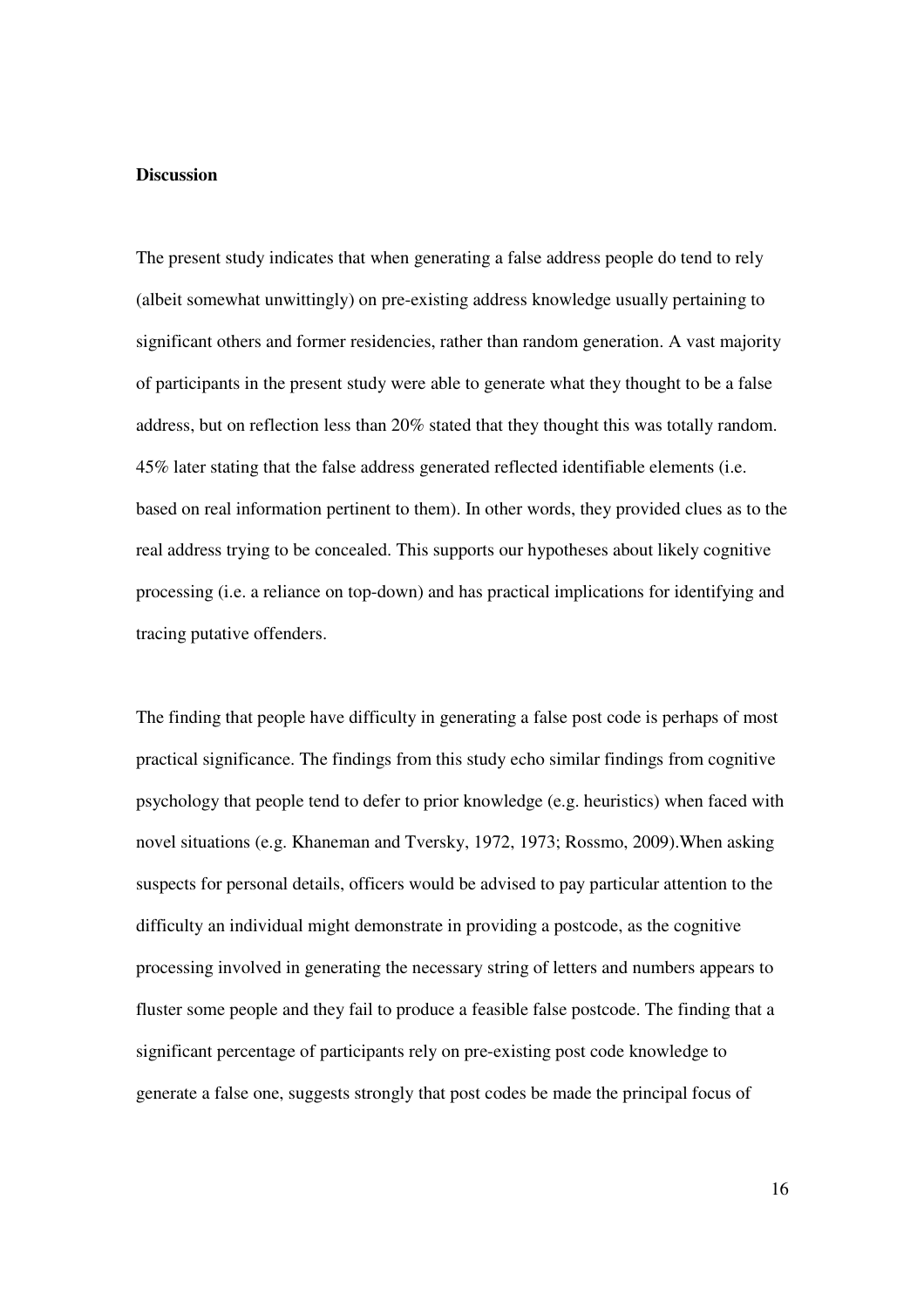those charged with detecting and tracing false detail givers. The finding that two- thirds of participants failed to generate a false postcode that actually existed (listed by the Post Office) emphasises this.

With regard to those who successfully gave a false existing postcode, most relied on the postcode of a known other or that of an old or similar address. Calculations of distance between false and real postcode suggest that people rely heavily on local knowledge, electing for postcodes within their own postal area. A caveat to this finding is that although in some instances distances between postcodes (e.g. LS2 and LS5) might appear be relatively small, this may encompass numerous streets, roads, houses etc. making tracing a putative offender difficult.

### *Further Research*

The present study of false address giving must be seen as merely a start, but an appropriate platform on which to build. The findings are limited by both participant numbers and composition. Research with a control group and a group of offenders may provide an interesting insight into whether offenders are more adept at providing credible false addresses than their non-offending counterparts. It must not be assumed that all offenders are 'good' liars, some will be and some won't, in the same way that some professions will attract more able deceivers than others (e.g. salespeople see DePaulo and Depaulo, 1989).

Participants in the present study were asked to write down a false address for practical reasons. Mainly so many more could participate than if the author interviewed one person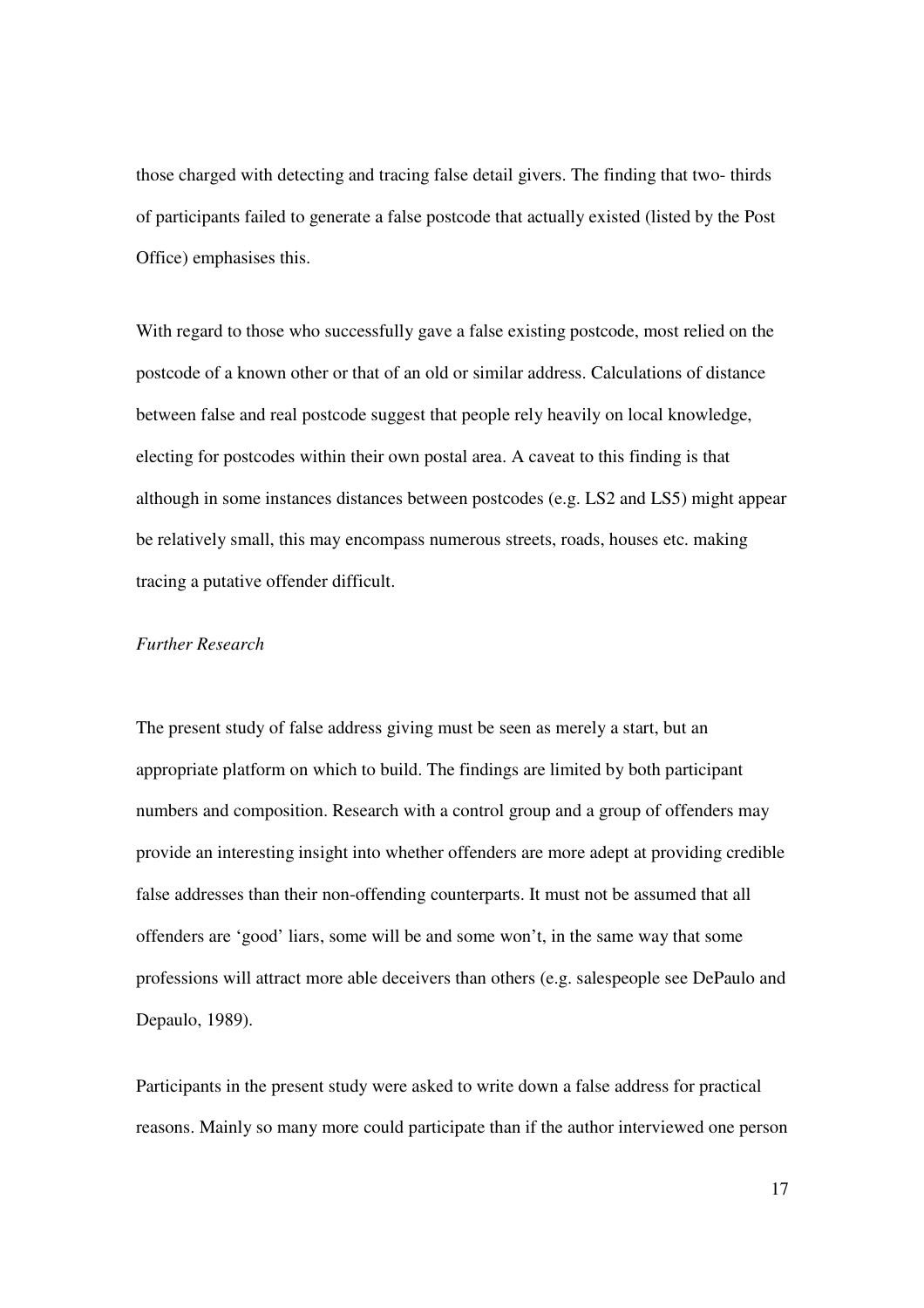at a time. Whether the different modality (writing it down) had a significant effect is not known, but as participants were only given ten seconds to provide a false address the anticipation is that the same outcome would have been achieved if they had verbalised instead. Further research, however, should focus on whether the modality chosen plays a significant part in the generation of false details.

The writer is realistic about any broad conclusions drawn from the present study. As most participants were psychology and criminology students, they may have felt more of an obligation to identify and understand their own thought processes than students of other disciplines might, therefore reading more into their false address than was perhaps there.

Conversely, a charge can be made that participants in this study had no real incentive to deceive (e.g. no guilty or criminal mindset) as it was scenario based and not a real-life situation. Maybe, therefore, a true account of false address generation was not produced. Such consideration aside, most participants identified their false address to be 'reality based', the product of personal knowledge (e.g. top-down processing). As such, they failed to fabricate a completely random false address, affording some generalisability to real false detail situations.

With further regard to the ecological validity of the present study, although participants were given just ten seconds to construct a complete false address (arguably shorter than one might get if stopped by a police officer) one presumes the scenario was not as anxiety inducing as the real thing, and so, although short in time, clarity of thinking was probably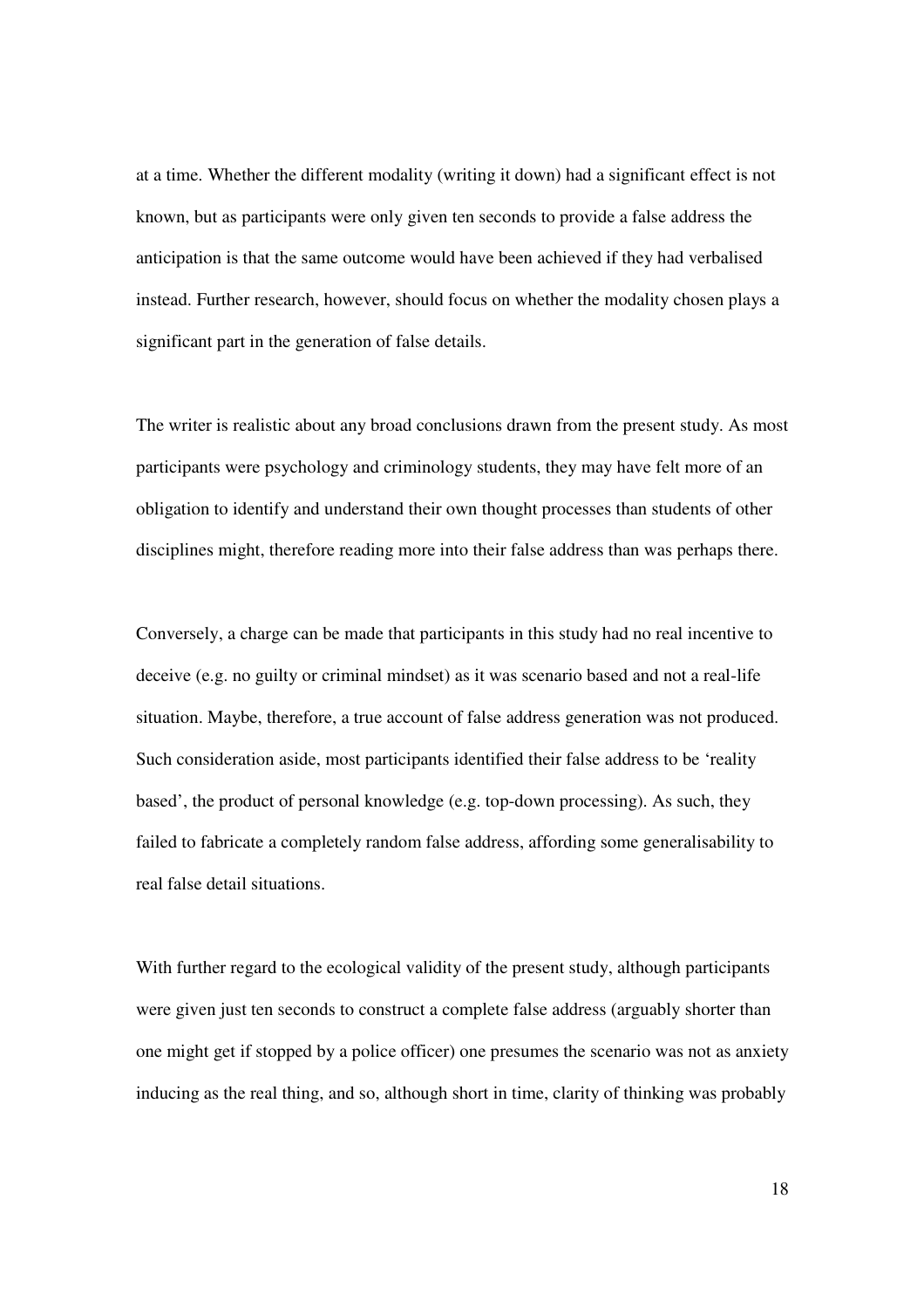greater than in a real false detail giving situation and in this respect the hypothesis is supported. Future research might benefit from a real time observation of people stopped by police and asked for their home address. With the aim of both identifying those giving a false address at the time and retrospectively tracing those found to have done so.

In conclusion, the present study represents a first attempt to understand how false addresses are cognitively generated, and in turn, how the nature of that generation often leads the individual to give away clues to the address trying to be concealed. Humble beginnings maybe, but sufficient too inspire further research in this area. Research which holds not just theoretical and conceptual implications, but also serious practical ones for the identification and tracing of those that give false details to police and other agencies.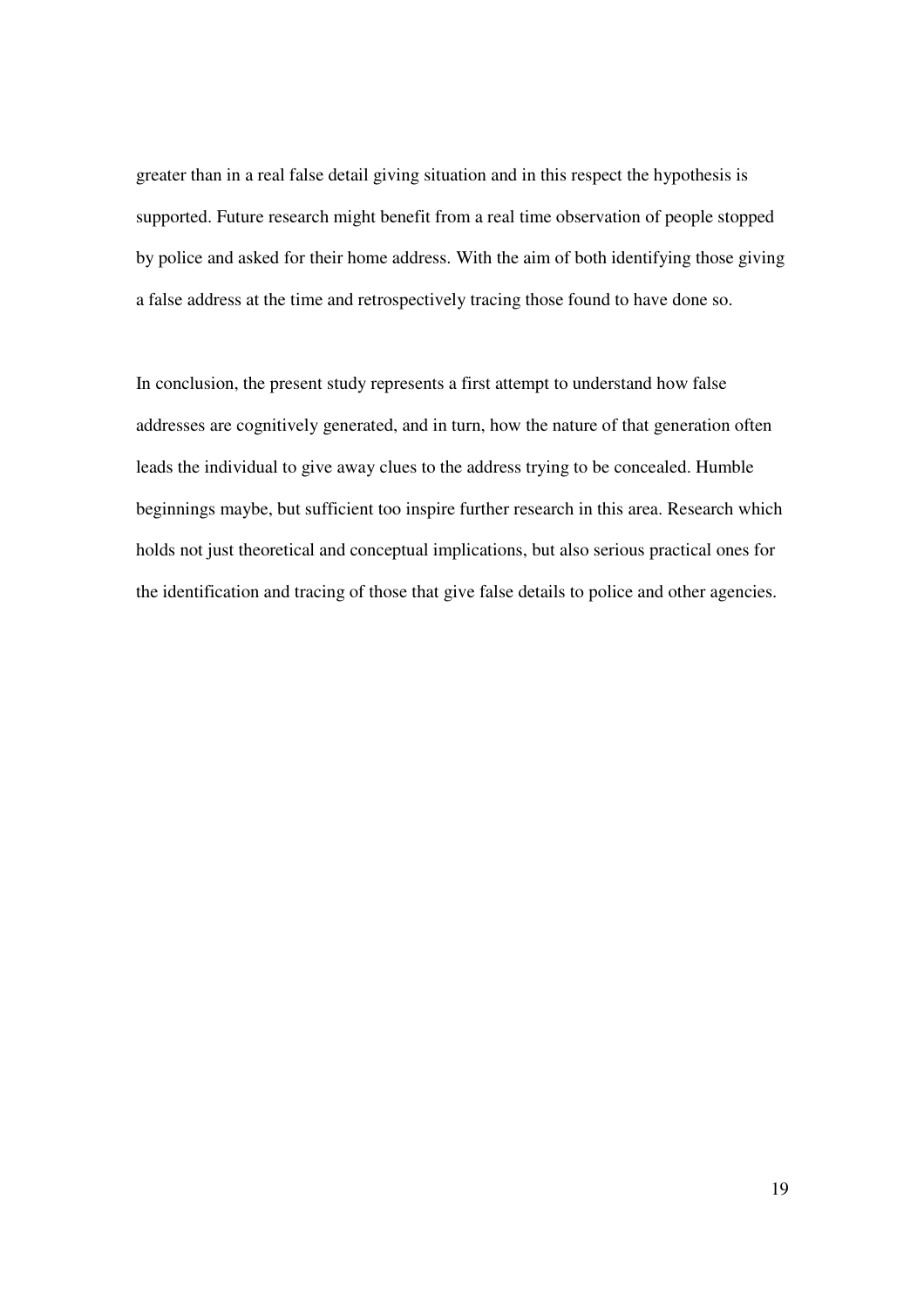# **References**

Bond, C. F. and Robinson, M. (1988). The evolution of deception. *Journal of Nonverbal Behaviour,* 12, 295-307.

Cabinet Office Report July 2002*. Identity Fraud: A Study*. Found at http://www.identitycards.gov.uk/downloads/id\_fraud-report.pdf *(Accessed on 17th July 2008)*

Chenery, S., Henshaw, C., & Pease, K. (1999). *Illegal parking in disabled bays: A means of offender targeting. Home Office, Policing and Reducing Crime Unit, Briefing note 1/99.* London: Home Office.

Colwell, K., Hiscock Anisman, C.K., Memon, A., Taylor, L., and Prewett, J. (2007). Assessment Criteria Indicative of Deception ACID: an integrated system of investigative interviewing and detecting deception. *Journal of Investigative Psychology and Offender Profiling* 4(3) 167- 180.

DePaulo, P.J. and DePaulo, B.M. (1989). Can deception by salespersons and customers be detected through non-verbal behavioural cues? *Journal of Applied Social Psychology*, 19, 1552-1577.

DePaulo, B.M. and Morris, W.L. (2005) Discerning lies from truths: Behavioural cues to deception and the indirect pathway of intuition. In P.A.Granhag and L. A. Strőmwall (Eds.). *Deception detection in forensic contexts*. Cambridge: Cambridge University Press. 15-40.

DePaulo, B.M., Kashy, D.A., Kirkendol, S.E., Wyer, M.M. and Epstein, J.A. (1996). Lying in Everyday Life. *Journal of Personality and Social Psychology* 70 (5), 979-995.

Ekman, P. and O'Sullivan, M. (1991). Who can catch a liar? *American Psychologist, 46*, 913-920.

Ekman, P. (2001) *Telling lies*: *Clues to deceit in the marketplace, politics, and marriage*. New York: Norton.

Eysenck, M.W. and Keane, M.T. (1995). *Cognitive Psychology: A Student's Handbook* (Third Edition). Sussex: Psychology Press Ltd.

Fiske, S.T. and Taylor, S.E. (2008). *Social Cognition*. New York: McGraw-Hill.

Forgas, J.P. and East, R. (2008). On being happy and gullible: Mood effects on scepticism and the detection of deception. *Journal of Experimental Social Psychology*, 44 (5) 1362-1367.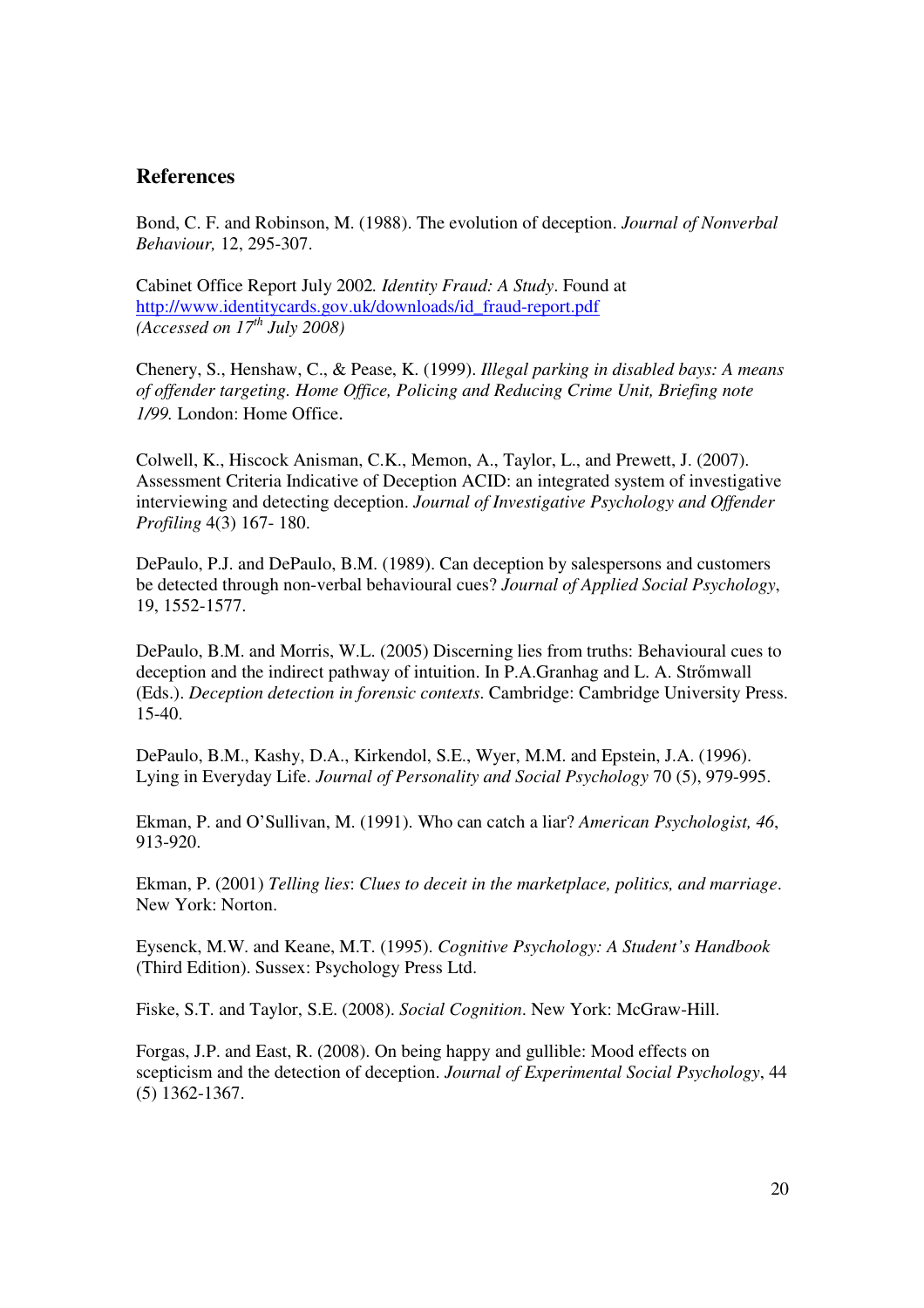Gambos, V. (2006). The cognition of deception: The role of executive processes in producing lies. *Genetic, Social and General Psychology Monographs*, 132 (2) 18-25.

Gudjonsson, G.H. (2007) Investigative Interviewing. In T. Newburn, T. Williamson and A.Wright, *Handbook of Criminal Investigation*. Cullompton: Willan.

Hartwig, M., Granhag, P.A. and Strőmwall, L. A., and Anderson, L.O. (2004). Suspicious minds: Criminal's ability to detect deception. *Psychology, Crime and Law*, 10, 83-95.

Home Office Identity Fraud Steering Committee. *Updated Estimate for the Cost of Identity Fraud to the UK Economy* (2 February 2006). Found at http://www.identitytheft.org.uk/ID%20fraud%20table.pdf (Accessed on  $17<sup>th</sup>$  July 2008)

Home Office (2008). *From the neighbourhood to the national: Policing our communities together,* found at http://files.homeoffice.gov.uk/police/policing\_green\_paper. (Accessed on 12th November 2008).

Khaneman, D. and Tversky, A. (1972). Subjective probability: A judgement of representativeness. *Cognitive Psychology*, 3, 430-454.

Khaneman, D. and Tversky, A. (1973). On the psychology of prediction. *Psychological Review*, 80, 237-251.

Porter, S, Woodworth, M., & Birt, A, R.(2000). Truth, lies and videotape. An investigation of the ability of federal parole officers to detect deception. *Law and Human Behaviour*, 24, 643-658.

Premack, D. and Woodruff, G. (1978) Does the chimpanzee have a theory of mind? *The Behavioural and Brain Sciences*, Vol.1, 515-26.

Roach, J. (2007a). Those who do big bad things also usually do little bad things: Identifying active serious offenders using offender self-selection**.**  *International Journal of Police Science & Management,* Volume 9 (1) 66-79

Roach, J. (2007b). HO/RT1culture: Cultivating police use of Home Office Road Traffic 1 form to identify active serious offenders. *International Journal of Police Science and Management*, Vol.9 (4) 357-70

Robson, C. (1993) *Real World Research*, Oxford: Blackwell.

Rossmo, D.K. (2009) (Ed.). *Criminal Investigative Failures*. Boca Raton: CRC Press.

Spence, S.A. (2004). A cognitive neurobiological account of deception: evidence from functional neuro-imaging. *Biological Sciences*, 8, 359-372.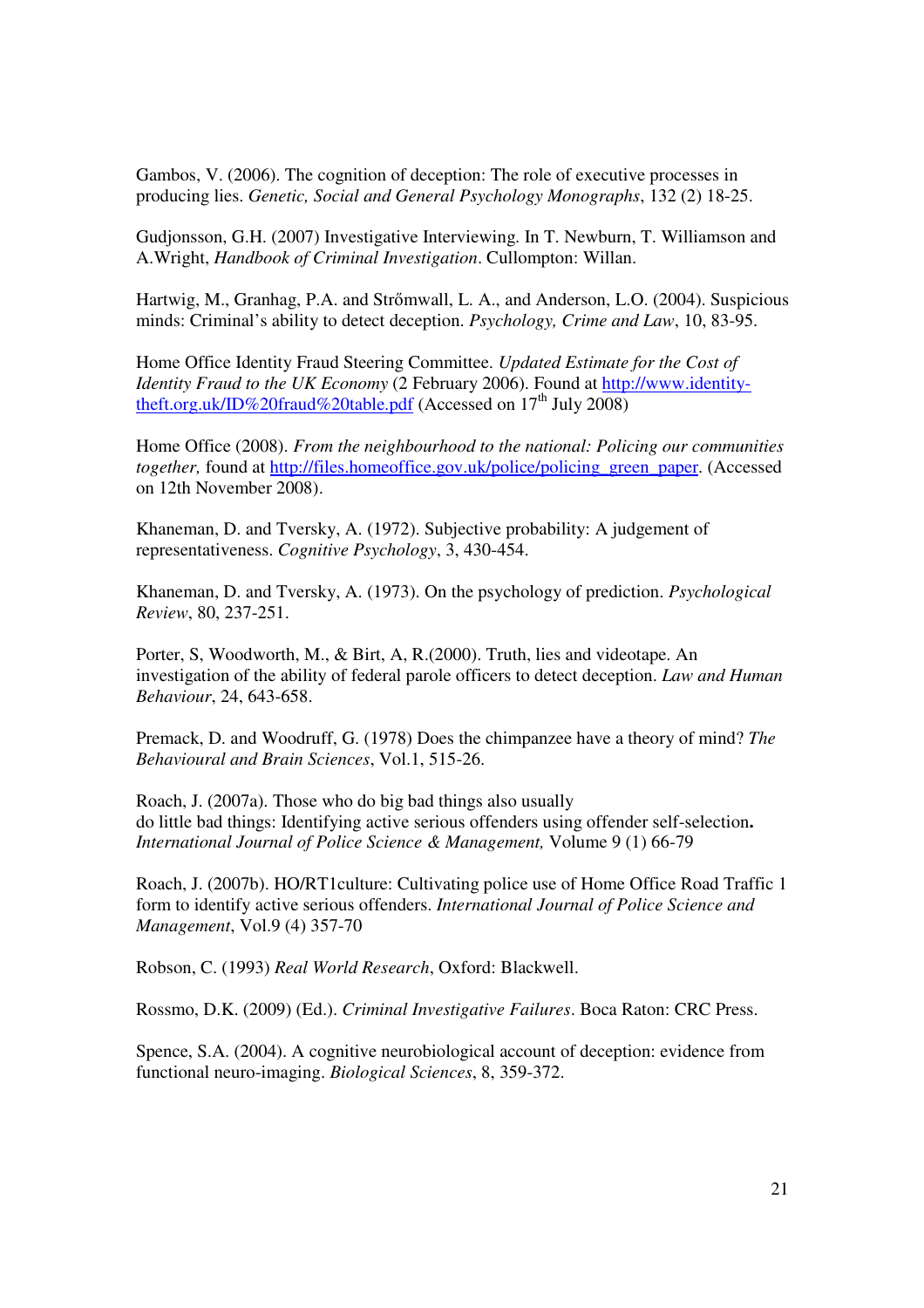Taylor, R., and Hick, R.F. (2007). Believed cues to deception: Judgements in selfgenerated trivial and serious situations*. Legal and Criminological Psychology*, 12(2) 321- 331.

Verschuere, B., Crombez, G. and Koster, E.H.W. (2004). Orientating to guilty knowledge. *Cognition and Emotion*, 18 (2) 265-279.

Vrij, A. (1995). Behavioural correlates of deception in a simulated police interview. *Journal of Psychology, 129*, 15-28.

Vrij, A. (2008). *Detecting Lies and Deceit: The Psychology of Lying and the Implications for Professional Practice* (Second edition).West Sussex: John Wiley and Sons.

Vrij, A. and Mann, S. (2001). Lying when the stakes are high: Deceptive behaviour of a murderer during his police interview. *Applied Cognitive Psychology,* 15, 187-203.

Whiten, A. and Byrne, R.W. (1997) (Eds). *Machiavellian Intelligence II: Extensions and Evaluations*. Cambridge: Cambridge University Press.